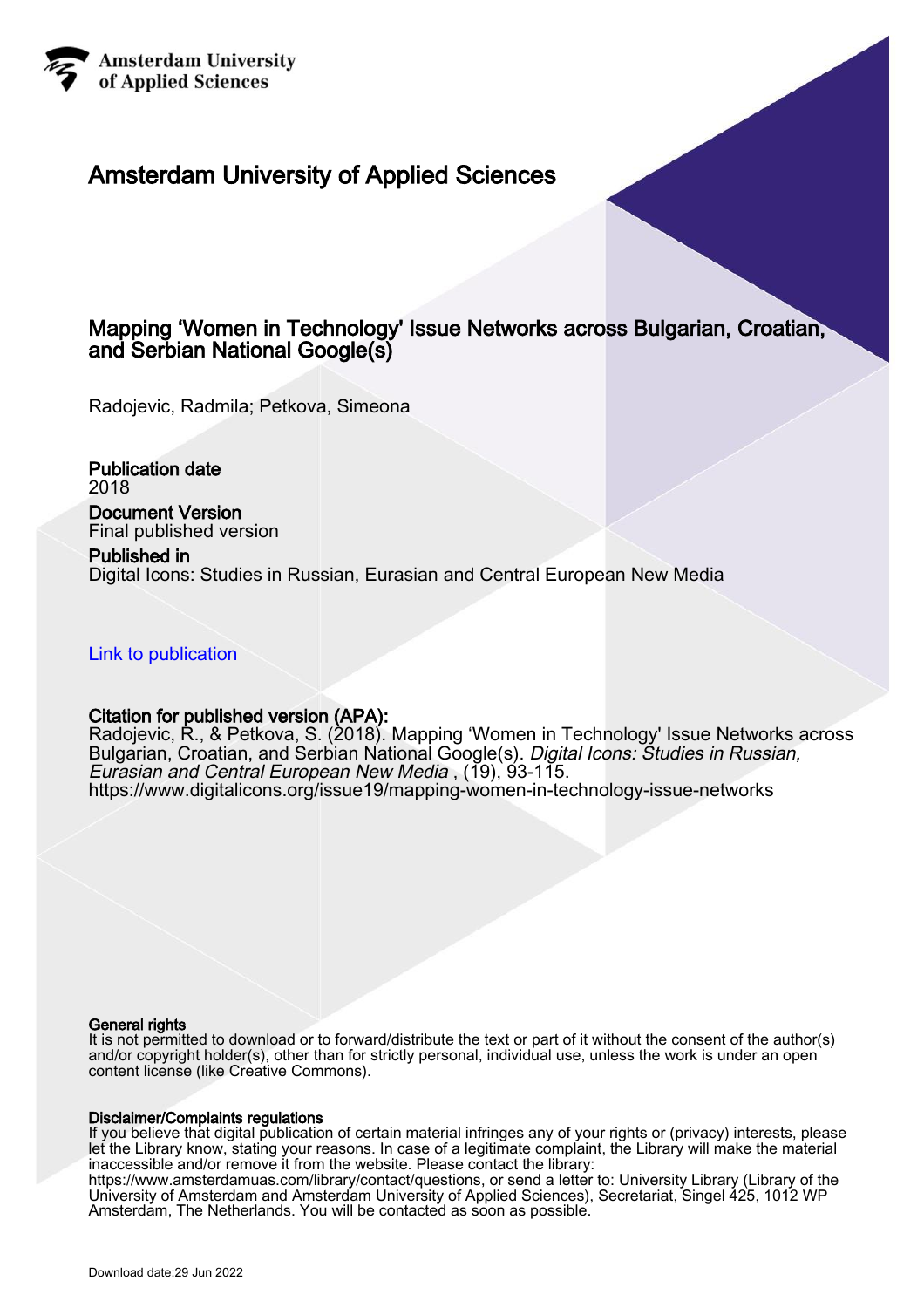

# **Mapping 'Women in Technology' Issue Networks across Bulgarian, Croatian, and Serbian National Google(s)**

RADMILA RADOJEVIC, SIMEONA PETKOVA

*University of Applied Sciences Utrecht, Amsterdam School of International Business*

*Abstract*: This article explores the intersection between women and technology with an experimental research design that uses online search engine data and digital methods (Rogers 2002, 2004, 2013). We respond to Blagojevic's (2016) call for online mapping of gender equality stakeholders by incorporating the practice of 'issue mapping', which Rogers et al. (2015) conceptualise as a series of techniques that can be used to map the network of actors around a public issue, and to understand the ways they associate with one another. Specifically, we apply the software tool IssueCrawler and its co-link analysis of relevant queries to study national Google search result pages for Bulgaria, Croatia and Serbia. We ask, what types of stakeholders are prevalent around the topic of 'women in technology' in the local contexts (demarcated by the national Google result pages) of these three countries? Are they country-specific or do they cross national borders? To what extent do they associate with each other? Which actors are in the centre of the identified networks and which are on the periphery? The authors found that the issue networks of all three countries were heavily dominated by media and government actors, followed by business, entrepreneurial and nongovernmental sites, and websites containing information on EU grants. The national specificity, however, was mostly embedded in the groupings of these actors; whether they were densely or loosely interlinked with each other, and whether they were present or absent from the maps.

*Keywords*: Women, technology, web epistemology, hyperlink analysis, issue network maps

he aim of this experimental research is to gain a better understanding of the status of The aim of this experimental research is to gain a better understanding of the status of 'women in technology' by incorporating a multi-stakeholder approach and using online search data as our object of analysis. We set out to map the associations between stakeholders in the context of the Google search result pages of Bulgaria, Croatia and Serbia, thus making the informational structure and hierarchies of the national Google(s) visible. The topic of 'women in technology' has been widely studied by Bulgarian, Croatian and Serbian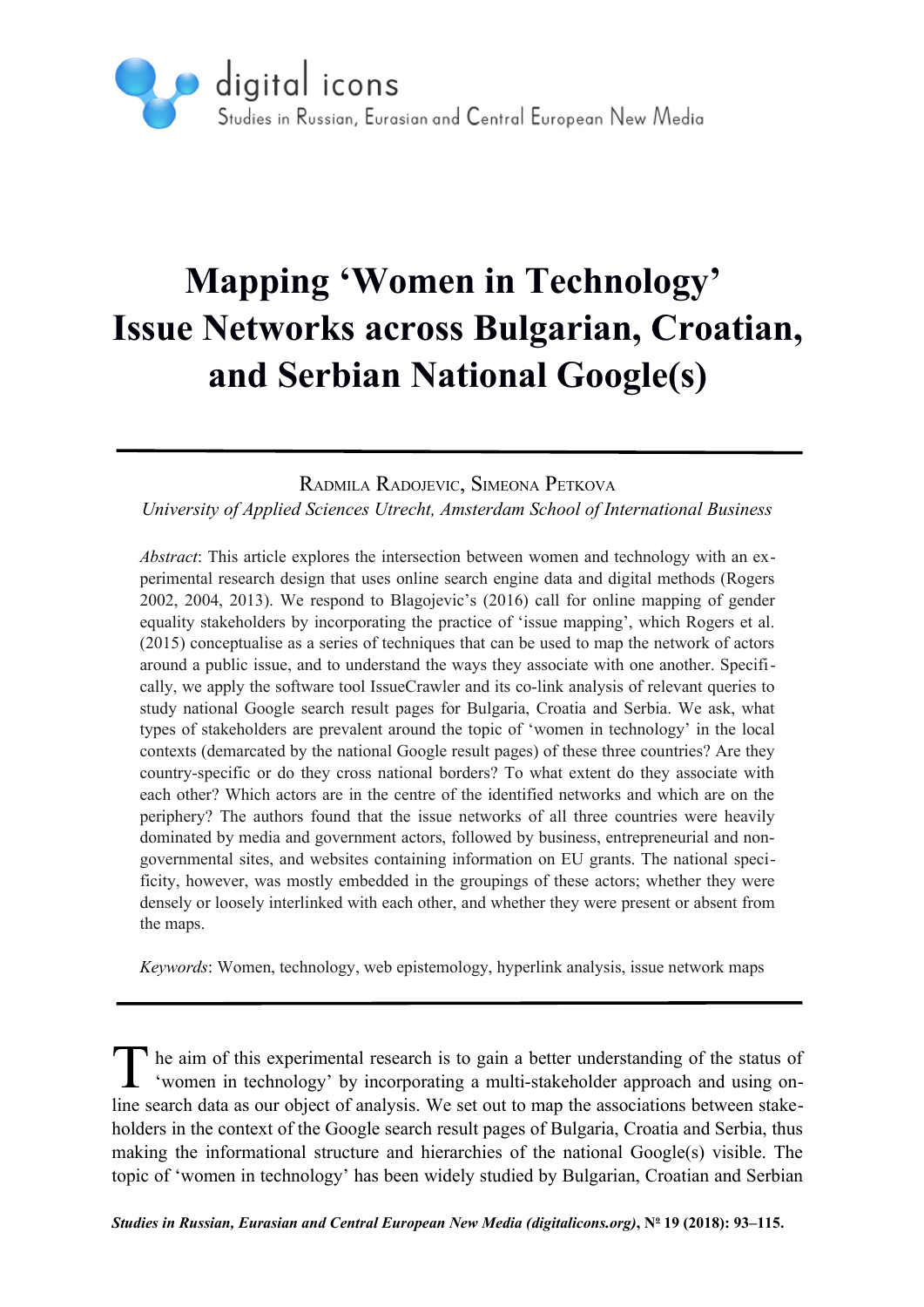scholars across multiple research fields. However, the potential of using web epistemology and online search data to study societal discussions around the topic, as well as to critically examine the role of technology (in this case, the search engine) in these debates, remains unexplored.

Our paper begins to close this gap, while taking into account the following considerations. Studies on women in engineering and computing in Central and Eastern Europe conducted in the 1990s still found near gender equality in the numbers of male and female graduates, which was (and still is) in stark contrast with prevailing worldwide trends (Durndell 1991; Durndell et al. 1997; Lenzer 2006; Schmuck 2017). During this post-socialist, 'transitional' period, however, the CEE countries 'began to produce the same technological gender effects of their western mentors' (Durndell and Haag 2002: 530). Recently, the focus of scholarship has shifted to issues of women and labour market transitions (Babovic 2008, 2010; Barkovic-Bojanic and Vinkovic 2006; Beleva 2008, 2016; Djuric-Kuzmanovic 2010; Dokmanovic 2016); the role of information and communication technologies (ICT) in determining current and future employability (Ilieva-Trichkova, Stoilova, Boyadjieva 2015); entrepreneurship and policy making (Keser 2014; Popovic-Pantic 2014a); as well as the effects of emigration and the deskilling of highly qualified female migrants (Beaumont et al. 2017; Beleva 2016).

It is necessary, however, to be critical of the methods typically used to study access to education, participation and representation of women in ICT. Statistical data is important for it makes gender inequality visible. At the same time, it can be a problematic source of information since it *quantifies* gender equality and measures it through gender indicators (Liebowitz and Zwingel 2014). This can be seen as an extension of the business logic of 'countability', now applied to the areas of social development and human rights. The articulation of gender equality through numbers and statistics is not reflective of the broader context of women's rights and gender discourses. Similarly, Babovic (2010), recalling the feminist intervention in the sociological and economic sciences, stresses that economic indicators such as access to the labour market and education do not fully represent gender equality. Deeper knowledge of the contextual factors related to the economic participation of women, she argues, is needed and can be gained through qualitative research that examines both paid and unpaid work. Along similar lines, there is growing criticism of excessive policies and legislation concerning women (in terms of metrics and numbers) on the international, regional and national levels. It is argued, for example, that such policies use gender as an apparatus to 'understand, measure, regulate, and optimise human fertility, economy, and life', making women responsible for the reproduction and productivity, wealth and well-being of European societies (Repo 2016: 324).

One of the most extensive critiques of policy making in relation to gender equality comes from Blagojevic (2016). She argues for the need to understand and contextualise gender equality in a way that goes beyond the hierarchical and institutionalised approach of policies and legislation. This approach, she claims, often fails to acknowledge the local specificities of different countries, especially post-socialist ones. She sees the Web and new media as providing opportunities to facilitate less structural and formal relations between stakeholders in the field of gender equality through individualised associations that have expanding horizontal (in opposition to vertical) orientations. Online networks of gender stakeholders, Blagoje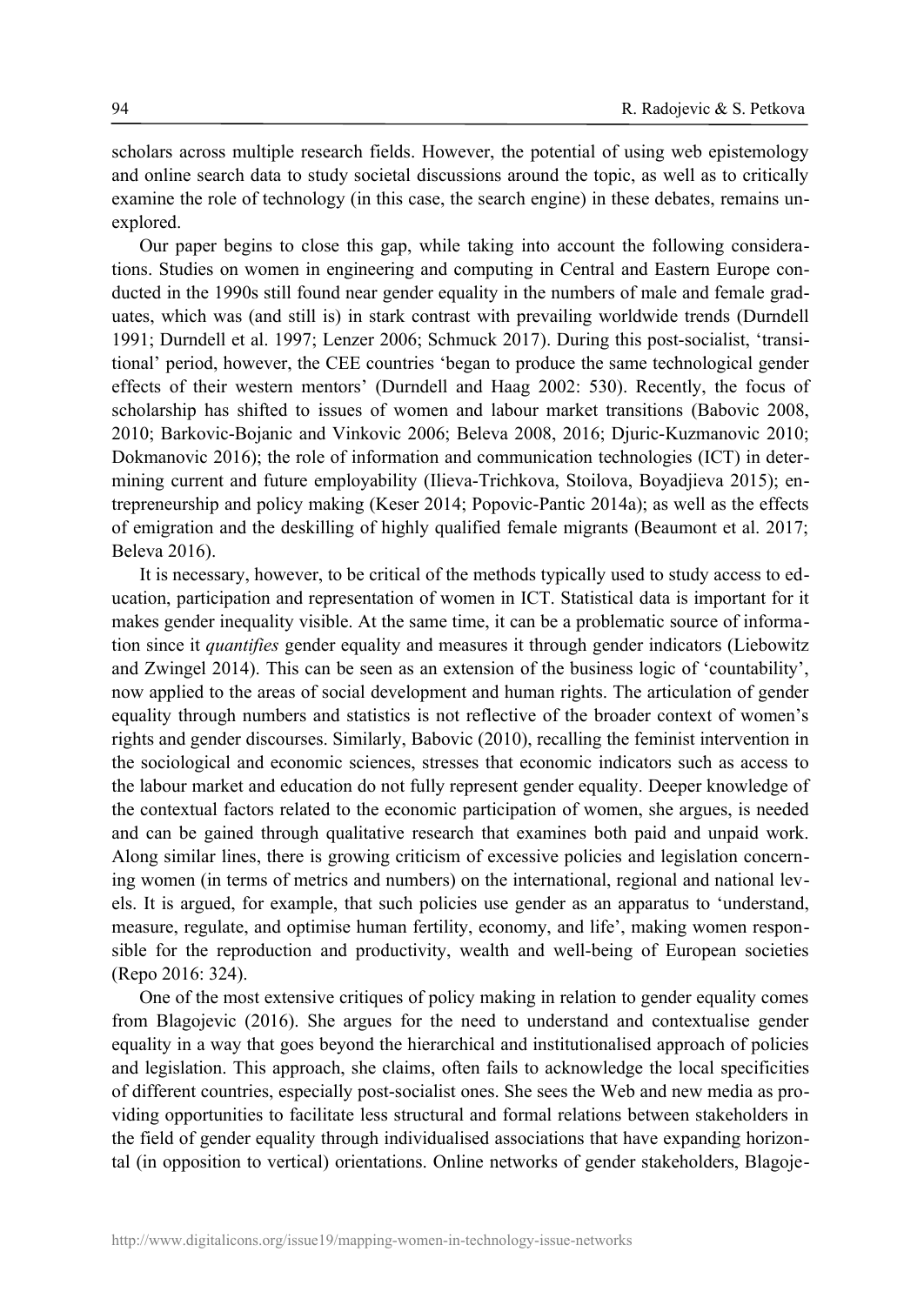vic argues, have the potential to become larger and denser, resulting in a situation that simultaneously creates empowerment (by connecting national issues to transnational ones) and tensions (by including political agents that might not be supportive of an issue). Moreover, she states, the web of actors involved in the debate matters more for the issue to evolve and become (socially) accepted than policies that reinforce it from the top down and risk creating complacency. Building on Blagojevic's (2016) call for such an online mapping of gender equality stakeholders, this research asks: what types of stakeholders are prevalent around the topic of 'women in technology' in the national contexts (demarcated by the national Google result pages) of Bulgaria, Croatia and Serbia? Are they country-specific or do they cross national borders? To what extent do they associate with each other? Which actors are in the centre of the identified networks and which are on the periphery?

Considering all of the above, this article aims to contextualise and localise the issue of 'women in technology' and map the stakeholders and their associations (interlinking) using web search data. We use 'women in technology'as an overarching key phrase (Rogers 2017) that is used by governmental bodies (both national and regional), NGOs and media, broadly defined. This enables us to create a horizontal expansion of different types of stakeholders without limiting our research to keywords such as 'gender equality' that are often used in the realm of policy making. We further respond to Blagojevic's call by incorporating the practice of 'issue mapping' which Rogers et al. (2015) conceptualise as a series of techniques that can be used to understand which actors are active around an issue and how they associate with one another. The purpose of this approach is to make issues, actors and the connections between them visible. The theoretical backbone of issue mapping is Latour's (2005) approach to social issues as dynamic states in which actors assemble and reassemble and their associations (traces) become visible. This is especially the case on the Web where actor associations can be traced and measured by using, for example, digital methods that consider the specificity of the medium and that use (and repurpose) the methods embedded in the online platforms, or the ways platforms order and make online data 'ready' for analysis (Rogers 2013). In our case, we aim to locate, analyse and visualise the issue networks around 'women in technology' using the national Google search results for Bulgaria, Croatia, and Serbia and the IssueCrawler, 'a web-based tool that delineates topical formations online by crawling, analysing, and visualizing hyperlinks on the web' (Marres 2015: 658).

We locate, analyse and visualise these issue networks at particular moments in time: first, at the end of 2017 when the preparations for the Bulgarian presidency of the European Council centred around the priority of ensuring the full participation of 'women in the digital world'; second, in early 2018 when, in Serbia, a new gender equality law that was to ensure quotas for female employees was rejected; and third, also in early 2018 when the Istanbul Convention ratification vote caused uproar in both Bulgaria and Croatia. These shared tensions illustrate how all three countries have similar gender equality regimes, which necessitates a comparative study that maps the similarities and the differences in their issue networks. For Blagojevic (2009; Blagojevic-Hughson 2013, 2015) post-socialist societies are transitional societies in the 'semi-periphery of Europe' in which pre-, post- and modernity coexist as a mix of historical time layers. She uses the semi-periphery as an epistemic strategy, following standpoint theory (Harding 1998), to situate the post-socialist countries in a specific social setting, neither at the core nor on the periphery, but in-between a space of per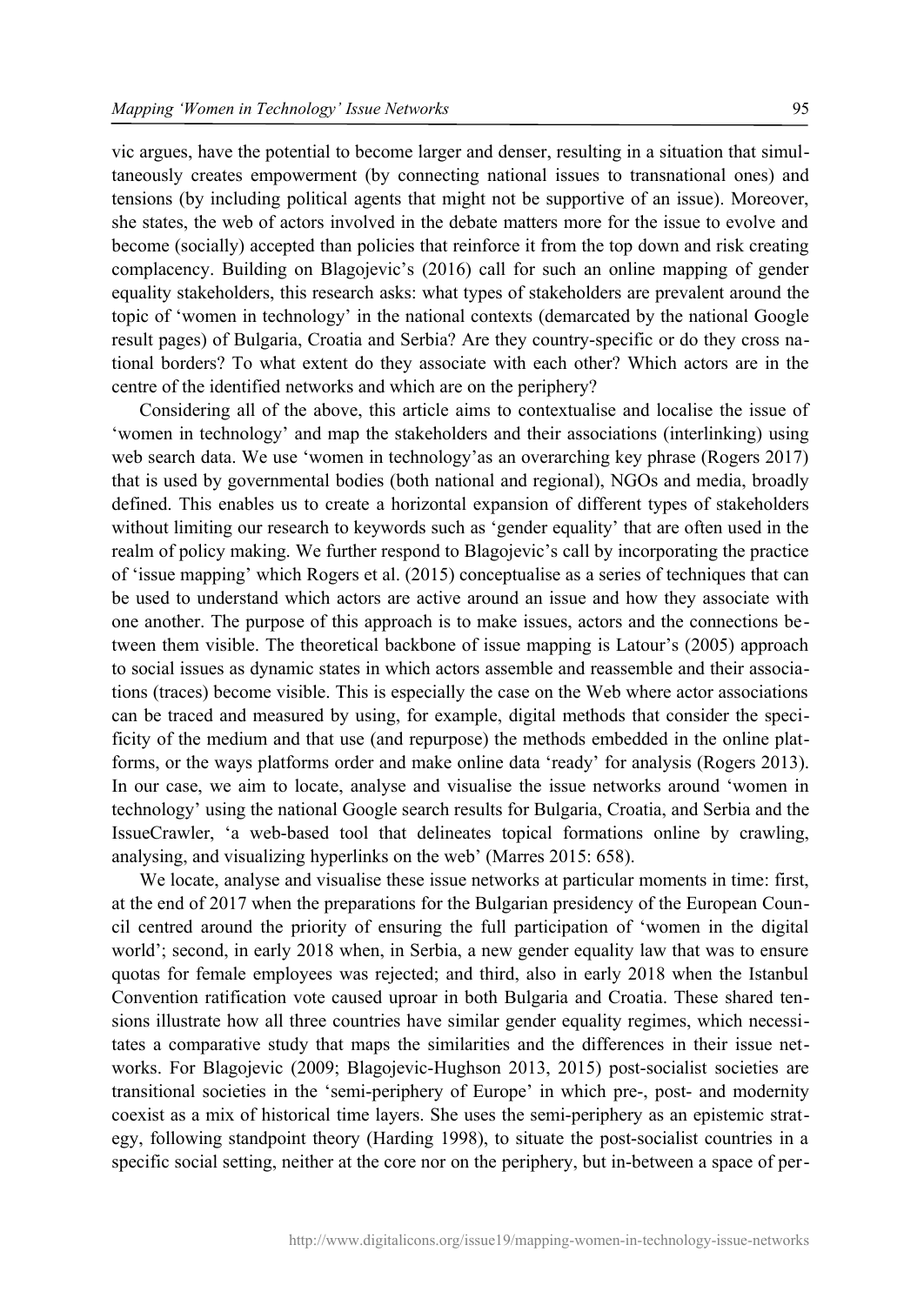manent transitioning. As a result, the gender regimes in 'transitional' countries are similar regardless of their level of transformation into modern democracies, and are marked by the 'imported' concepts of gender equality (Blagojevic 2009: 50; Blagojevic et al. 2003:33), and the countries structural dependence on but also resistance to Western institutions.

This exploratory research begins with a literature review of how the issue of 'women in technology' has been studied in the national contexts of Bulgaria, Croatia and Serbia. After outlining the stakeholders involved in the issue, we elaborate on the methodology and proceed with presenting the common patterns across the country-specific issue maps. We conclude with a discussion of our findings and the implications for further research.

#### **Identifying the stakeholders in the discussion of 'women in technology'**

The purpose of this section is to identify the types of stakeholders involved in 'women in technology' and contextualise the issue and related debates through a review of Bulgarian, Croatian and Serbian scholarly research, official statistics and governmental reports. Adopting a comparative approach, we outline the main considerations and topics that have emerged from these studies. However, an extensive literature review is beyond the scope of this paper since our contribution to these debates lies, predominantly, on the methodological level in respect to examining the potential benefit of studying the issue with a multi-stakeholder approach on the basis of online data.

'Women in technology' has been studied from multiple perspectives and across different fields related to the broader issue of gender equality, such as the status of women in the ICT sector (Gospic et al. 2014; Ipsos Puls 2010; Vatic 2017), the representation of women in digital media (Tranfic 2017), and the potential of digital technology for movement building, advocacy and activism (Antonijevic 2015; Grzinic 2015; Haralanova 2006; Jankovic 2009, 2012; Mihalec and Sudar 2004). Little research, however, has adopted a multi-stakeholder approach in combination with the use of online data and a critical reflection on the role of technology, for example search engines, and the informational order they perpetuate. We proceed by zooming into the specific types of stakeholders in each country, complementing the academic research with official statistics and reports. It is important to acknowledge that we do not categorise EU institutions as separate actors since their policies and documentation inform the activities of all the other actors, not only in the Bulgarian and Croatian contexts, but also in Serbia.

Statistics show that, concerning the employment of women in the ICT sector, Bulgaria is a clear leader with 27.7 percent compared to the EU average of 16.1 percent (EIGE 2017). In all three countries, women continue to be underrepresented in executive positions in ICT, where their numbers are significantly lower than in other sectors. In Serbia, for example, even though there are twice as many women than men with doctoral degrees in computer programming, they are less represented at the top managerial level. Furthermore, the average wage of women programmers is about €400 lower than men's (Vatic 2017). In the ICT sector in Serbia, the gender pay gap is 15 percent compared to other sectors where it was found to be around 9 percent (Eurofund 2015). While in Croatia the ICT gender pay gap is the lowest in the South-East European region, it is among the highest in the EU (Honeypot Women in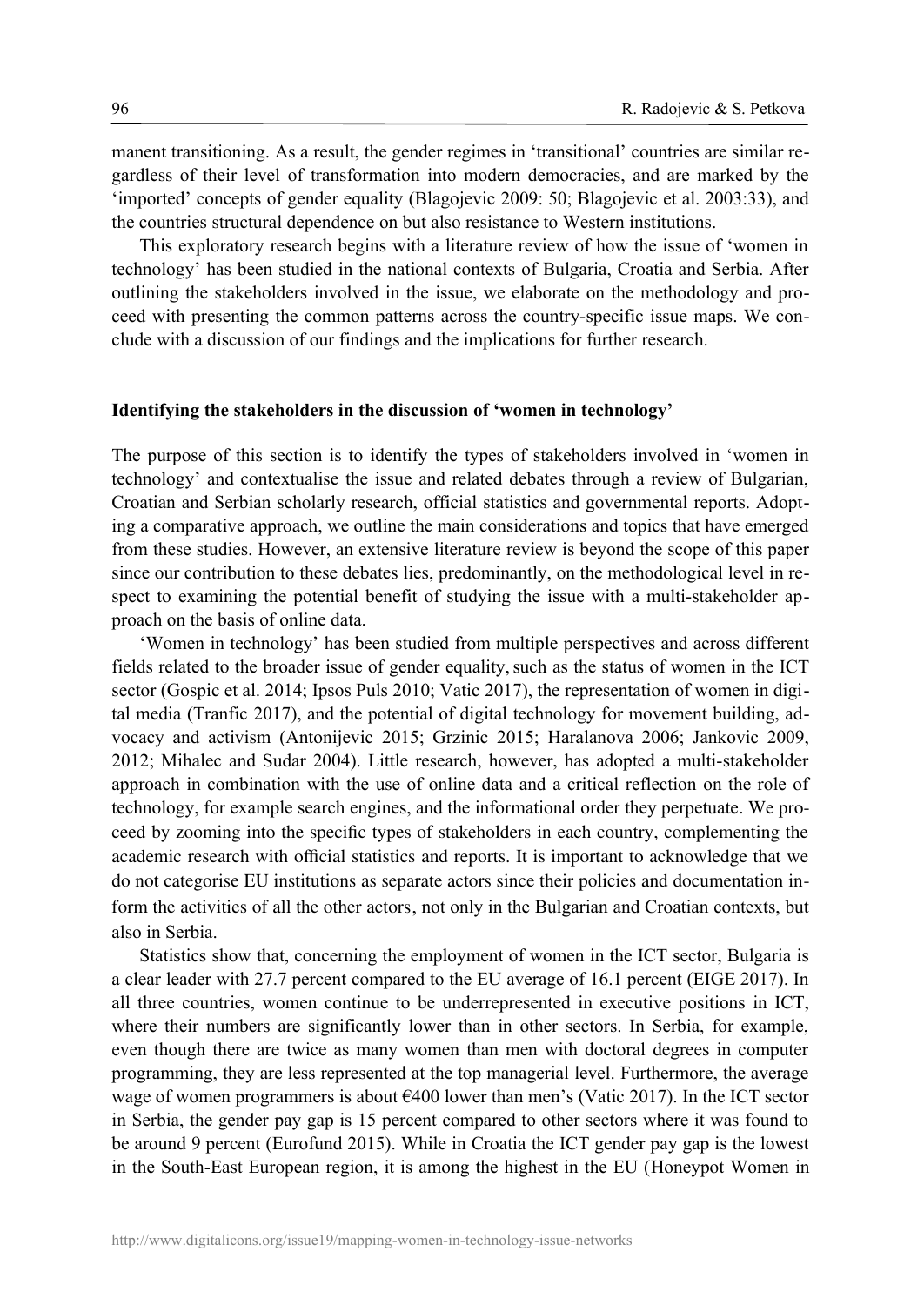Tech Index 2018). Research has correlated attainment of higher education with quality jobs, especially for women, motivating women to become highly educated to compensate for their unequal and discriminatory treatment in the labour market (Boyadjieva and Trichkova 2015). In Croatia, this has been exemplified in the higher representation of women in positions which typically have a more educated labour force, such as in financial services (Mrnjavec and Becic 2014).

Discussions on (ICT) education are tightly interwoven with these questions of employability, labour market demands and/or shortages and labour market skills. Governmental measures have been designed to regulate the anticipated trend of an ICT labour shortage in the region, linked to the negative demographic trends resulting from the 'brain drain' and aging population. With the help of the European Union Social Funds (ESF) Bulgaria and Croatia have developed 'educational reform instruments' – policing and monitoring mechanisms for aligning vocational and higher education with the needs of the labour market. Likewise, in Serbia, the 'Strategy of Higher System Development in Serbia by 2020' has set 'harmonisation of education with the labour market' as one of its key priorities. The current educational system has been criticized for being 'anachronistic' with weakly developed cooperation between higher education institutions and businesses, and consequently failing to provide the workforce with adequate qualifications for the labour market's needs (Kisic 2018, Matijevic and Solaja 2015). On the other hand, there is a growing number of private education entities providing training in ICT. In Bulgaria, programming academies (for example, Telerik Academy) are burgeoning and offer free ICT courses funded by private and/or EU funds. In Croatia, Algebra, a three-year pre-university study programme in ICT, ranks as one of the best in the country. Vojvodina Cluster Academy (CA) started in 2010 to fill the gap and connect education with labour market demands. So far, it has held one retraining workshop for women which was subsidized by the Serbian Ministry of Trade, Tourism and Telecommunications. Such initiatives are in line with WTO recommendations that have advised retraining and employability programmes for women in ICT as a corrective measure for the un- and underemployment of women in the Western Balkan region, and to remedy labour supply shortages (World Bank Group 2017). Yet, the marketization trend in education has been criticized. For example, the conceptualisation and implementation of gender-sensitive education in Croatia was questioned from the critical feminist perspective for being limited to goals shaped by neoliberal knowledge production and gender-regulation and for struggling to catch up with rapid technological changes (Kasic and Prlenda 2014).

A strand of literature in educational science and sociology in Croatia found that Croatian female secondary school students perceive especially physics-related programmes (and, to a lesser extent, mathematics), as 'male domains' (Jugovic 2012), which is explained by socialisation that diverts them from STEM fields, and gender-role stereotypes perpetuated in family life, media and the educational system (ibid.). Cultural stereotypes of gender roles have, in fact, been institutionalised in the curricula; textbooks continue to emphasise 'female' maternal and household duties (Baranovic 2000; Knezevic 2012). At the same time gender stereotypes as well as gender expectations in mathematical achievement are less prevalent among today's younger age groups, compared to those of three decades ago (Arambasic, Vlahovic-Stetic and Severinac 2005).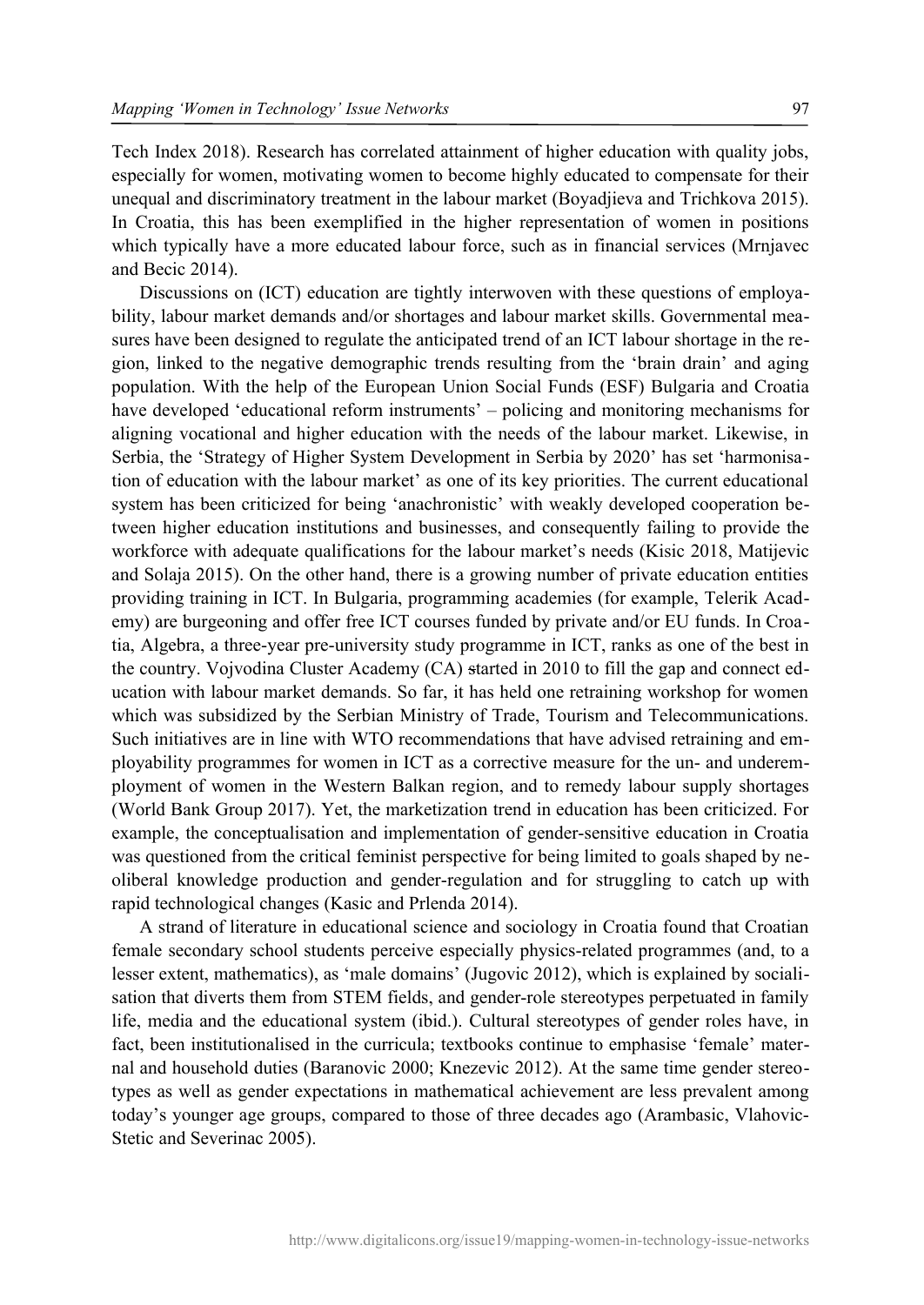Nonetheless, gender stereotypes are strong across the region and are identified as one of the most significant barriers for the development of female entrepreneurship. Women entrepreneurs are perceived with scepticism (Popovic-Pantic 2014a), especially rural women who remain in a particularly precarious position (Babovic 2012; Blagojevic 2010, Blagojevic-Hughson 2013; Fidanska 2009). Economic necessity, job security and financial gain (defined in the literature as 'push factors') have been the major motivational drivers for female entrepreneurs in Bulgaria, Croatia and Serbia (Fosic, Kristic, Trusic 2017; Radovic-Markovic 2015; Yordanova and Davidkov 2009). Self-employment is the most common type of female entrepreneurship in transitional countries motivated by necessity, which is why female entrepreneurship has long been treated as a social rather than developmental category and as a contribution to economic growth (Popovic-Pantic 2014b). Most female ventures in all three countries are small, 'micro-ventures' (Radovic-Markovic 2015), limited in their financial and human resource potential (Popovic-Pantic 2012a). Female entrepreneurs report financial constraints prevent them from investing in ICT innovation (ibid.).

Recently this trend has started to change as pull factors, i.e. perceived opportunities for starting an enterprise, have become more prominent (ibid.). The sectoral structure of female entrepreneurship has been changing as well. Women have been entering new sectors traditionally dominated by men, including ICT (Popovic-Pantic 2014b; Radovic-Markovic 2009). Statistical data, however, shows that in Croatia and Serbia, women still have the highest share in service sectors (especially trade), social welfare and care sectors (Dokmanovic 2016; Forsic, Kristic, Trusic 2017) while in Bulgaria the highest shares are found in trade, health and social work sectors, followed by professional, scientific and technical activities (EU Commission 2012). An estimated 67 percent of all female enterprises in Bulgaria are in wholesale and retail, the highest share in the EU (GEM 2017). More participation of women in the IT sector is not an indication of knowledge economy (IT technological innovations), but a consequence of bookkeeping services traditionally considered 'female domains' (Babovic 2012: 53). The ICT sector for women has been highlighted for its untapped potential (Keser 2014; Ilieva-Trichkova, Stoilova, Boyadjieva 2015). In Croatia, policy analysts have pointed to the need for a systematic approach to the entrepreneurial education of women, especially in the field of technical science where women lack technical knowledge and expertise (Keser 2014). Furthermore, the creation of a virtual learning network could enhance entrepreneurship education in transitional countries (Radovic-Markovic et al. 2009; Radovic-Markovic 2012). Technological potential is yet untapped and there is a lack of awareness and technological skills among Serbian female entrepreneurs. New technologies could support creative and innovative forms of learning and teaching. However, to achieve this form of education, a synergy between women's organisations, educational and governmental actors is needed (ibid).

In addition to access to finances, complex administrative procedures present major obstacles for female entrepreneurs in Croatia and Serbia. To address this issue, the first 'Virtual Female Entrepreneurial Centre' in southeast Europe opened in Croatia as a platform that provides female entrepreneurs with legal advice and educational training and serves as a channel to facilitate their promotion (Nedovic, Ivankovic, Cabarkapa, 2016). The burgeoning entrepreneurial literature in Serbia thus far tends to lack a gender perspective. Feminist economics could shed more light on the possibilities and constraints for gender emancipation and struc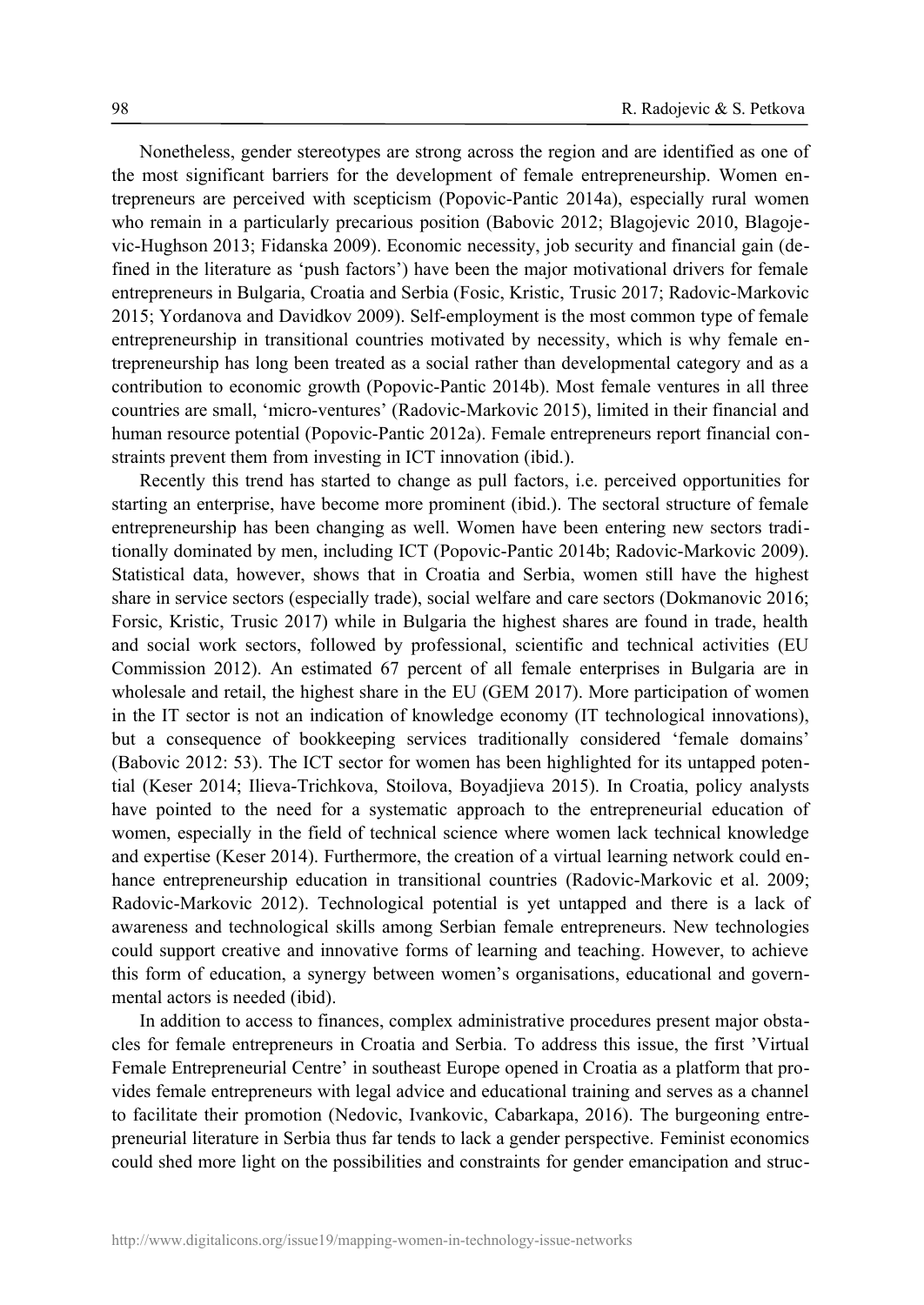tural changes in the context of a neoliberal, market-driven state at the semi-periphery of Europe (Djuric-Kuzmanovic 2018).

In the context of women's movement activism, ICT has a long history in the region. One of the early examples of cyberfeminism was the anti-war campaign 'Zamir Transnational Net' (ZaMir), a bulletin board system utilized by peace activists across Yugoslavia to exchange emails and files that later developed into 'Zamir Transnational Network' with 'nodes' in most of the major cities of the former Yugoslavian republics. More than 50 percent of Zamir users were women (Grzinic 2015). In Bulgaria, during the early 2000s, the not-for-profit organisation 'Gender Education Research and Technology Foundation' (GERT) provided regional training for women in the strategic use of ICTs (e.g. open software) (Haralanova 2006). ICT has also made it possible for feminists in Bulgaria to connect to women's rights movements regionally (ibid.). 'Women's Information Technology Transfer' (WITT) launched a web portal in Eastern and Central Europe in 2010 to connect women's organisations and feminist advocates. WITT has its roots in trainings organised by the 'European and North American Women Action' organisation (ENAWA). The training included editing images, web design, online communication and introduction to the Free Software (FS) concept and were mainly held in Zagreb (Croatia) and Belgrade (Serbia). Recently, a local chapter of the 'Global Women in Technology' was established in Bulgaria. The Bulgarian Centre of Women in Technology (BCWT) focuses on bringing together various stakeholders to support women's education, employability and entrepreneurship in the ICT sector, and to develop and promote local and regional innovative tech products and projects (BCWT 2018). In Serbia, NGOs with a specific focus on 'women in technology' are 'Women in Tech' and 'Equal Opportunities'. The latter is an especially active actor that engages in the topic such as through panel discussions, mentoring events and online courses in gender equality.

Furthermore, a prominent women's association in Serbia called 'Women's Platform for Development of Serbia' has placed 'women and technology' on their list of priorities. The organisation defines main indicators for 'gender in IT' and identifies the main challenges at the structural level, for example the lack of governmental support for female ICT entrepreneurship, inadequate utilization of ICT in achieving gender equality and enforcement of gender equality via legislation and specific measures (Nikolin and Vladisavljevic 2016). Croatia has especially active feminist web portals: Vox Feminae, Libela and Muf. In 2016, the 'Vox Feminae Festival' organised 'Knitting Code' workshops for women. These were free backend and frontend programming workshops during which women learned to design an application to create and send e-postcards. Other recent examples of women's activist ICT projects include FemWiki (addressing the gender bias in Wikipedia pages written in the Balkan's languages) and the 'Safe' mobile app for women developed by the Autonomous Women's Centre Serbia to fight violence against women.

All that was discussed above has been informed by various governmental frameworks and legislation at the global, regional and national levels. The EU and its respective bodies (EU Commission; European Institute for Gender Equality) and other leading European organisations (the European Centre for Women and Technology; The Council of Europe) have enacted United Nations road maps dating back to the mid-1990s that tackle the role of women in the media and seek to increase their role in the digital world by prioritising access to education and training programs, gender balance, reducing stereotypes in the portrayal of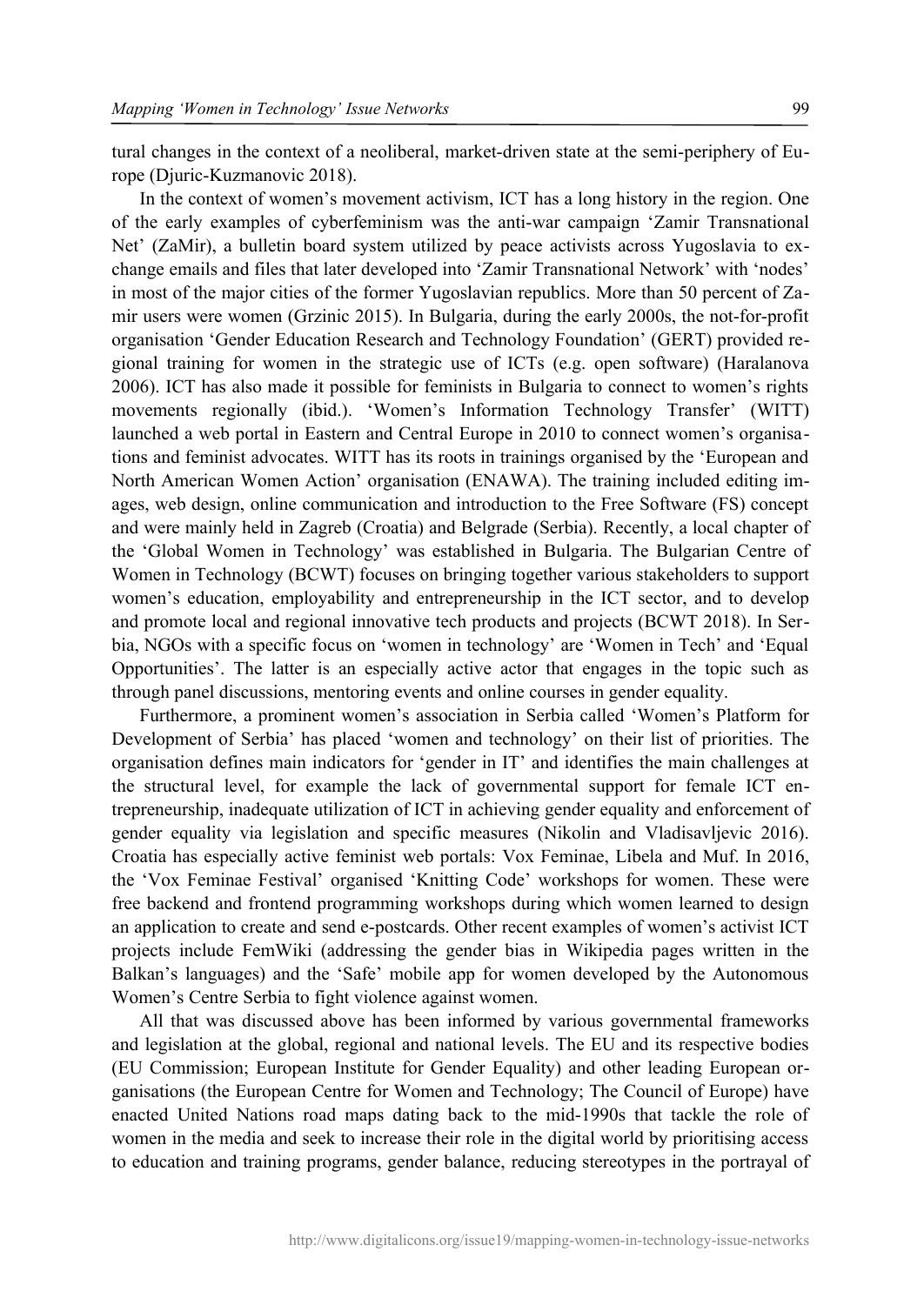women, increasing gender equality and empowerment, removing barriers to ICT education and training for young girls, encouraging female-driven entrepreneurship and innovation, increasing participation in decision-making on and design of the Information Society, uprooting all forms of discrimination and promoting equal rights and opportunities for leadership.

At the national level, the issue of gender difference in STEM fields has gained attention, largely driven by the Europe 2020 strategy adopted in 2010 which aims to close the gender gap and increase the share of female graduates in these fields in order to support sustainable development. Bulgaria, Croatia and Serbia have also developed an elaborate legislative framework to align with EU legislation in respect to gender equality, anti-discrimination, fighting human trafficking and domestic violence. Bulgaria, in fact, has positioned its 2018 Presidency of the Council of the European Union around the role of women in the digital world. The latest overarching frameworks for gender equality in Serbia are the National Strategy for Gender Equality for the period 2016–2020 and the Strategy of Prevention against Discrimination. These documents define strategic measures to be taken, among others, around improvement of women's status in the labour market, legislation concerning equal pay, stimulation of entrepreneurship, empowerment of rural women, and, with regards to the women in technology issue, empowering young girls, improved access to traditional men's occupations in science, technology, mathematics and engineering, increasing participation of women in these fields and the inclusion of women in decision-making on technological development.

The literature review outlined in this section has identified the following dominant stakeholders around the issue of 'women in technology': the labour market, educational, entrepreneurial and governmental actors as well as NGOs. We further noted that a multi-stakeholder approach towards the issue is missing in the Bulgarian, Croatian and Serbian academic research. Moreover, there was a lack of use of online data as part of the research corpora, as well as a lack of critical evaluation of specific online media technologies and the ways they intervene in the discussion. We proceed with proposing an experimental research approach in which 'women in technology' is studied using the technique of issue mapping through hyperlink analysis.

#### **Methodology**

In her call for research that maps transnational gender issue stakeholders Blagojevic speculates about the potential of the Web as a space with 'less formal and more individualistic ties' as opposed to the 'institutionalised and hierarchical' ties found on the ground where 'gender policies are being defined according to the set of prevailing influences of different organisations and donors' (Blagojevic 2016: 12). Blagojevic assumes that the Web might invite different actors than the EU and governmental bodies, as 'new ideas and approaches develop from the web itself, from different encounters of different stakeholders, from different knots in the web of communication' (Blagojevic 2016: 11). Our research experiment is thus an exploration of how such a 'web of stakeholders' could be produced by deploying digital methods, in particular the IssueCrawler, and what the possibilities and the limitations are of such mapping.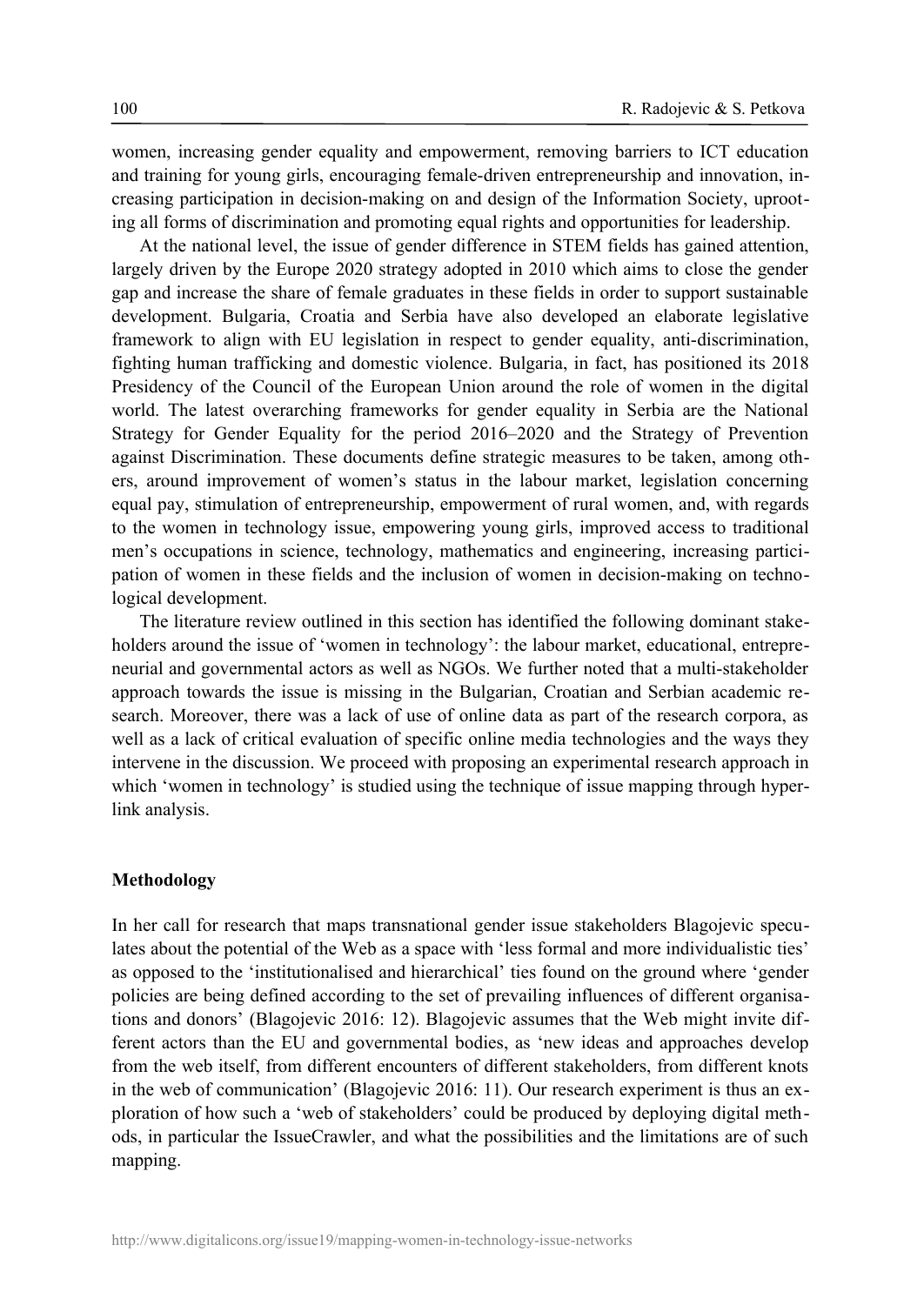For many online ethnographers, hyperlinks have a symbolic meaning: they can imply authority, connectivity, and have other contextual functions (Beaulieu 2004, Kleinberg 1999). Various forms of hyperlink analyses investigate online communities by focusing on linking as a marker of sociality, while others use it to diagnose the status of an issue. The latter is based on citation analysis methods (webometrics) which treat links similar to academic citations signifying relevancy and importance. Online tools, such as the Issue Crawler, crawl the lists of websites for outgoing hyperlinks (so-called 'outlinks'), locate the hyperlinks between them (inter-actor analysis) or between them and beyond them (co-link and snowball analyses) and visualise the corresponding interlinking. The visualization of this interlinking shows the directionality of the links as well as the absence of links in the form of network graphs (Venturini 2010).

The automated hyperlink analysis captures only websites that share the hyperlinks (as a signifier of their association); it omits in-text references, although these can also be indicative of their relations. In addition, links might be broken and other technical difficulties can obstruct the collection of data, such as server problems or JavaScript errors. Consequently, searching websites 'internally' for relevant 'keywords' and a more in-depth qualitative analysis is advised to complement the crawling (Rogers 2017). A further limitation of the hyperlink analysis is that it captures the pages or hosts on the web, but not hosts on social media platforms (user profiles and pages). Instead, it only points to the social media platforms themselves.

In our analysis of the national actors and their associations around the issue of 'women in technology', we depart from the following considerations. We employ the digital methods framework for issue mapping in which the search engine is repurposed for social research and the hyperlink analysis enables us to make visible the presence and absence of actors to understand 'societal formation and conditions on the web' (Rogers et al. 2015: 30). Secondly, we capture how national multi-stakeholder issue networks are constituted through the national Google search engine domains (Google.bg, Google.hr, Google.rs). Here, national domain Googles were used as a method of demarcating online 'national' spheres (Rogers et al. 2009). When conducting analysis with a search engine to locate actors through search terms, it is necessary to be attentive to search engine optimization bias in the ranking of actors (e.g. non-optimized websites might be excluded from the results). Defining the issue space is contingent on the very devices we are using and our own input. Therefore, we used the advanced settings to enable national results in national languages and set up a 'research browser' to avoid personalisation bias. To demarcate the issue, we started inductively from querying the national Google(s) for relevant keywords in the corresponding languages. From the generated results we then built lists of URLs by combined queries and country. We further cleaned the lists by removing the Google related URLs, duplicates and large national media sites since their clustering was 'polluting' the issue network.

The cleaned URL lists were used to initiate crawls (as 'starting points' or 'seeds') in the IssueCrawler to perform the co-link analyses. The total number of starting points for all three countries was 136 page URLs. The tool crawled the outlinks of the seeds and their outlinks for a set number of two iterations resulting in a corpus of 21.415 URLs that were analysed based on the measure of the co-link. The resulting map constituted a network of actors (sites) that interlink or have two links in common in the issue network for each country. The co-link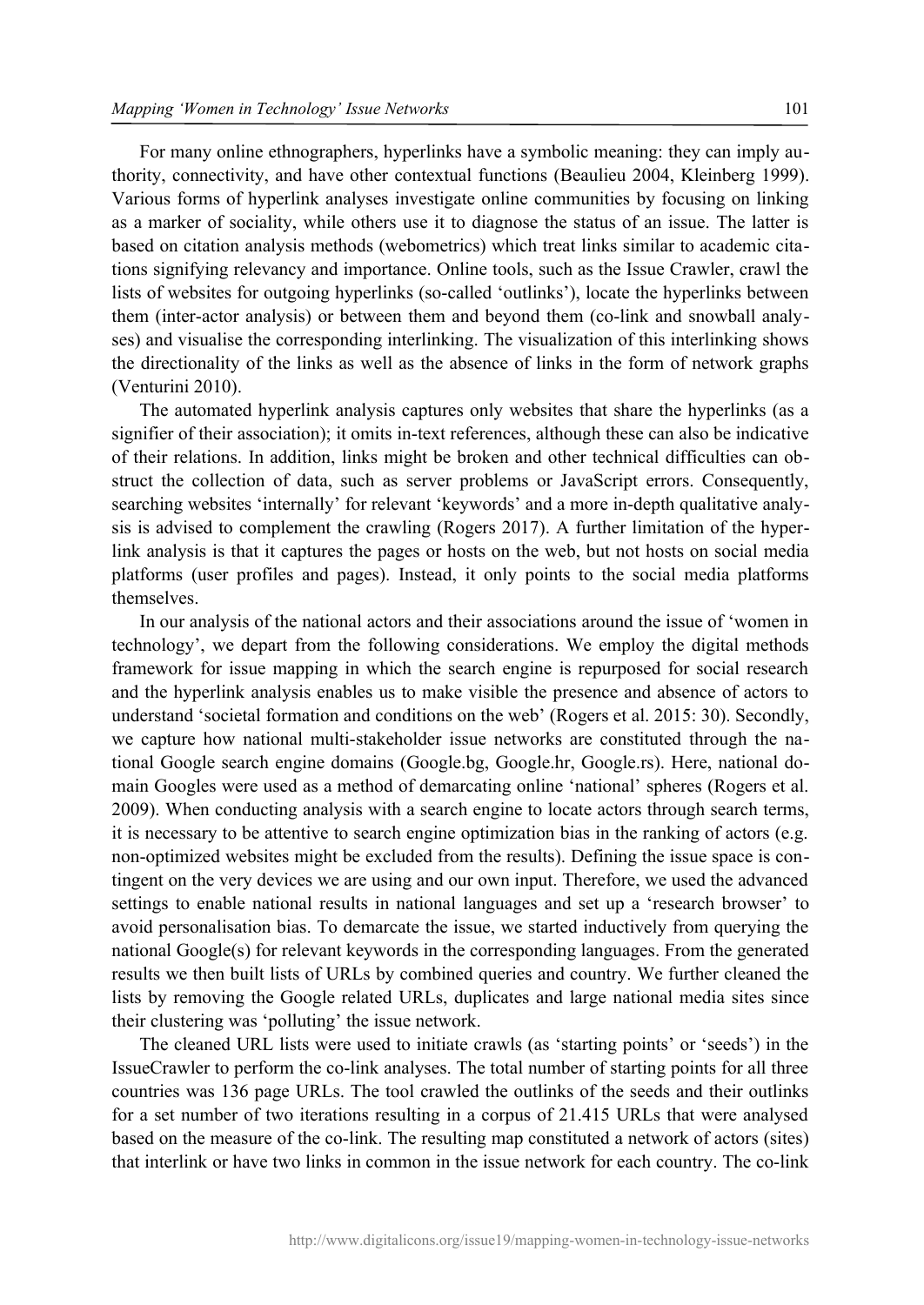analysis is performed by selecting a 'page' option that enables us to follow the directionality of links as a means to trace the selective associations between actors (Rogers 2004). The way these sources interlink with each other (and other sites) has directionality and intent, and could be seen as a demarcation of an issue space (Rogers 2012; Rogers et al. 2015). This space can then be visualised in network graphs that render not only the actors but also their associations visible (their strength and directionality), as well as their position (central, peripheral, or part of a cluster) in the issue space.

Data was recorded separately for each country and iteratively at different points in time (in October 2017 and in January 2018) to see if and how the issue had changed during the time period. As discussed above, several important events took place at the end of 2017 and the beginning of 2018. No major effects in the composition and the hierarchy in the search results over time were found. We also compared the results collected with different search settings in Google (e.g. 'no time preference'; over the 'last year'; 'last week'; 'last month) to compile the most complete list of results. However, we did not find a significant difference in the returned results, except that they were more media and news site-driven when set to more recent results.

#### **Results**

The first co-link analyses in all three countries returned overshadowing grouping around a few types of actors: national and specialised media (that share common ownership and heavily interlink within each other), governmental and EU actors. To be able to follow the multistakeholder approach, we removed the major media and government sites from the list of seeds and performed the crawl again. We removed these seeds to lessen the effects of Google as a platform with a specific information order that prioritises mainstream and search-optimised sources 'at the expense of scope of representation and exposure to a range of arguments' (Rogers 2004: 164). The second map again revealed a strong presence of media and government sites, but also included business, entrepreneurial and educational actors, and a (sparse) presence of NGOs across the issue networks of all three countries. We rely on Venturini's framework (2015) for analysing the issue network maps through the characteristics of clusters, sub-clusters, density, centrality and periphery of the maps.

For all three countries, we found that the types of stakeholders included media, governmental, business and entrepreneurial actors, EU grants sites and non-governmental sites. Media and national governmental and EU actors dominated all three issue networks. The national specificity, however, was mostly found in the composition of the maps and the ways the actors were grouped or clustered (i.e., whether they densely or loosely interlink with each other). We proceed with the analysis of the maps guided by our research questions regarding the type of actors (the literature review suggested the dominance of labour market, educational, entrepreneurial, NGO and governmental actors), the associations among them and their position in the issue networks, and their national, cross-border or EU-specificity.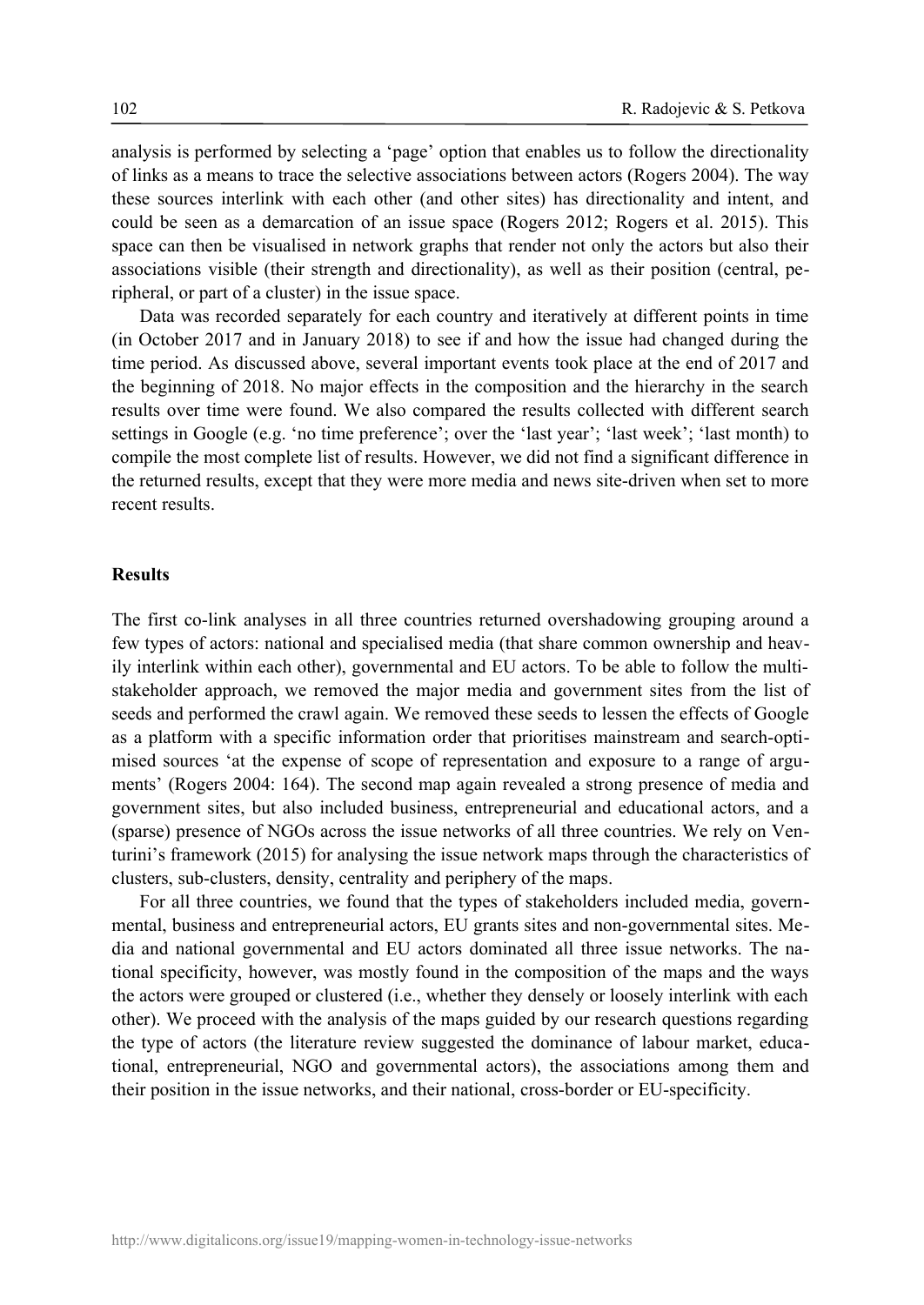#### *Types of actors*

The types of actors present in all three national issue spaces follow the categorisation of prominent stakeholders identified in the literature review. In all three countries, the topic of 'women in technology' strongly resonated through ICT specialized media sites, and there is a presence of institutional actors, specifically EU and governmental actors. This corresponds to the issue topology described by Blagojevic (2016) with respect to semi-peripheral countries: the agenda and the discussion around an issue is often top-down driven and enforced from the core (that is, EU institutions).

Yet, we observed some level of specificity to each national issue network. The Bulgarian issue network (see Figure 1) prioritises EU (ec.europe.eu; europe.eu), governmental actors (government.bg; parliament.bg; president.bg) and grants sites (from the governmental eufunds.bg to the non-governmental sector's ngorgrants.bg). Furthermore, there are traces of the knowledge economy: the Bulgarian Academy of Science (bas.bg) functions as a connector between the educational and the entrepreneurial actors.

The entrepreneurial scene is located on the periphery of the network (top left corner of the map) and does not associate itself with funding and EU grants sites, nor with each other or other types of actors. Similar to the Bulgarian map and also the Serbian map, as will be discussed below, the issue network in Croatia (see Figure 2) is dominated by governmental actors, which are heavily interlinked among themselves but loosely connected to other actors such as non-governmental organisations, educational and business sites.





#### *Source*: IssueCrawler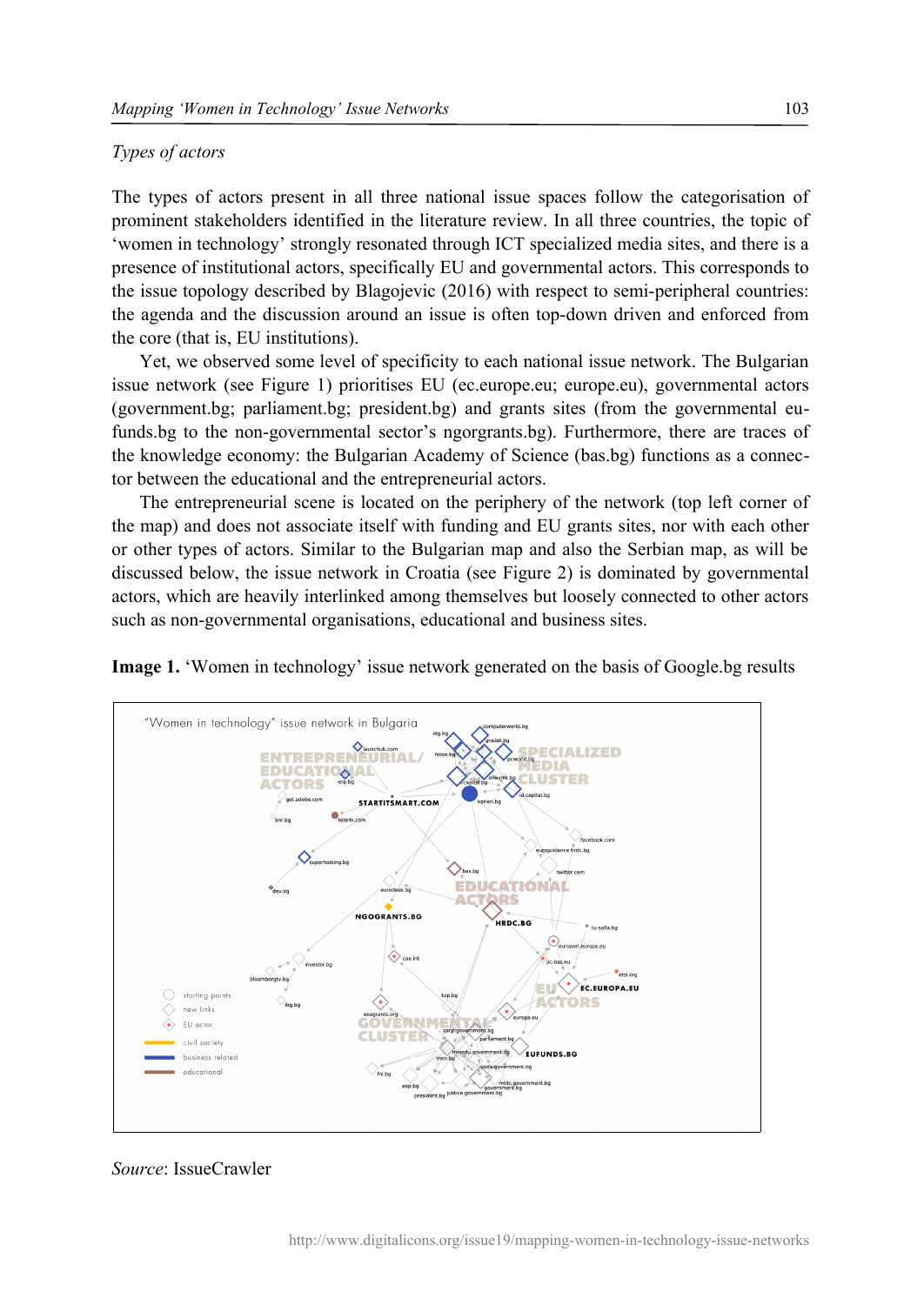

**Image 2.** 'Women in Technology' issue network generated on the basis of Google.hr results

*Source*: IssueCrawler

**Image 3.** 'Women in Technology' issue network generated on the basis of Google.rs results



### *Source*: IssueCrawler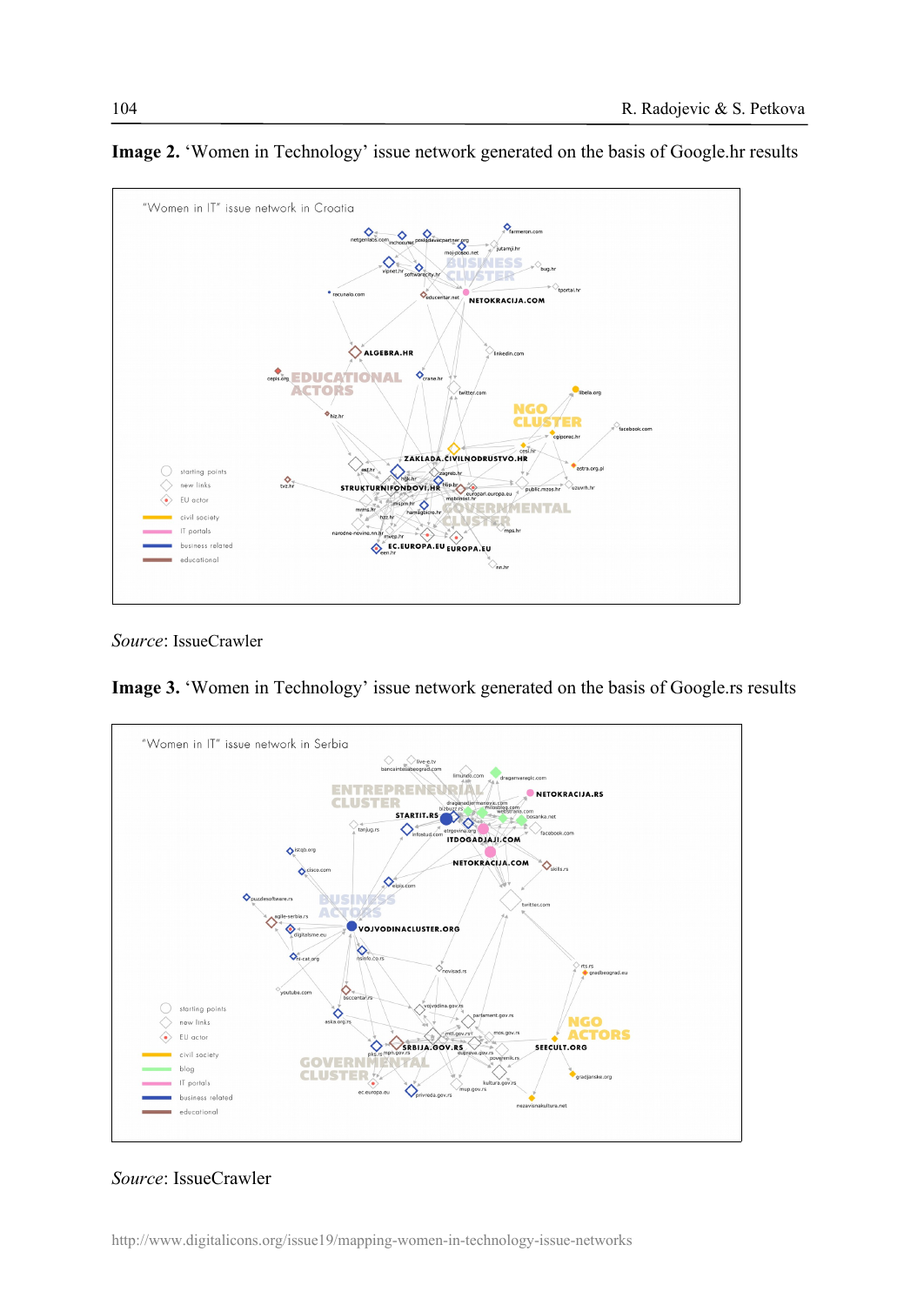One of the most prominent nodes in the Croatian network is zaklada.civilnodrustvo.hr, the 'National Foundation for Civil Society Development', which is the leading public institution for the cooperation, linking and financing of civil society in Croatia. Next to it, there is a small, peripheral NGO cluster comprised of a few nodes including the Centre for Education Counselling and Research (cesi.hr), a Croatian NGO dedicated to protecting women's and minority rights, and Libela (libela.org), the feminist media portal on gender and democracy mentioned earlier. The other prominent actors in the network are local and regional government sites: The Ministry of Demography, Family, Youth and Social Policy (mspm.hr), the Croatian Chamber of Commerce (hgk.hr) and the main portal of the European Union (europa.eu).

Compared to Serbia, the Croatian map has more international actors, primarily EU institutions and organizations such as europa.eu, the European Commission, the European Parliament, Enterprise Europe Network, Council of European Professional Informatics Societies and European Social Funds Croatia. However, at a higher crawl depth, the World Trade Organisation (WTO) also emerged as an actor and this was unique to the Serbian issue map. Furthermore, there are many other government actors among the 20 most prominent nodes of the Croatian network: the Croatian Employment Service (hzz.hr), the Ministry of Science and Education (public.mzos.hr), the Ministry of Labour (esf.hr), the EU Structural and Investment Funds (strukturnifondovi.hr) and the Enterprise Europe Network (een.hr), funded by the European Commission to support business innovation and the development of local business.

In addition to the government and the EU, educational actors are prominent, including the University of Applied Sciences in Zagreb (tvz.hr), a specialized educational portal (educentar.net) and the Croatian Information Technology Association (hiz.hr). Mostly they are grouped around Algebra (algebra.hr), which is a leading Croatian private ICT educational institution. Lastly, there is a prominent business or IT-related cluster. The IT portal netokracija.com is high in the actor rankings (it also appears in the Serbian map, see Figure 3). Netokracija is interlinked with inchoo.net and softwarecity.hr, an e-commerce business and a business association of IT companies in Osijek that, combined, form the IT sub-cluster (here we see 'geographically motivated' hyperlinks demarcating a region in Croatia). The business cluster is networked with a group of IT companies (vipnet.hr, netgenlabs.com) and jobsearch and recruitment portals (my-job.net, affiliated with almacareer.com). The Croatian and Serbian maps notably include the presence of funding actors, such as Hamag-Bicro (hamagbicro.hr) and 'BankaIntesa' (bankaintesabeograd.com). Both of these target women (and other 'small') entrepreneurs.

Although there is no prominent presence of international IT companies in the Serbian issue network, there are local IT companies and national and EU business associations in the network, e.g. puzzlesoftware.rs and eipix.com (game design companies), and the European Digital SME Alliance, which is the largest network of ICT small and medium sized enterprises in Europe. Furthermore, there is a sub-cluster of bloggers and digital entrepreneurs in the Serbian issue map: draganadjermanovic.com (blog about PR, new media and communication), webstrana.com, jasnakamatovic.com (tech-blog).

In contrast to the Croatian and Serbian issue networks, the Bulgarian map did not return any women-related non-governmental actors, even though the seeds included the Bulgarian Centre for Women in Technology (bcwt.bg) and the Centre of Research and Politics of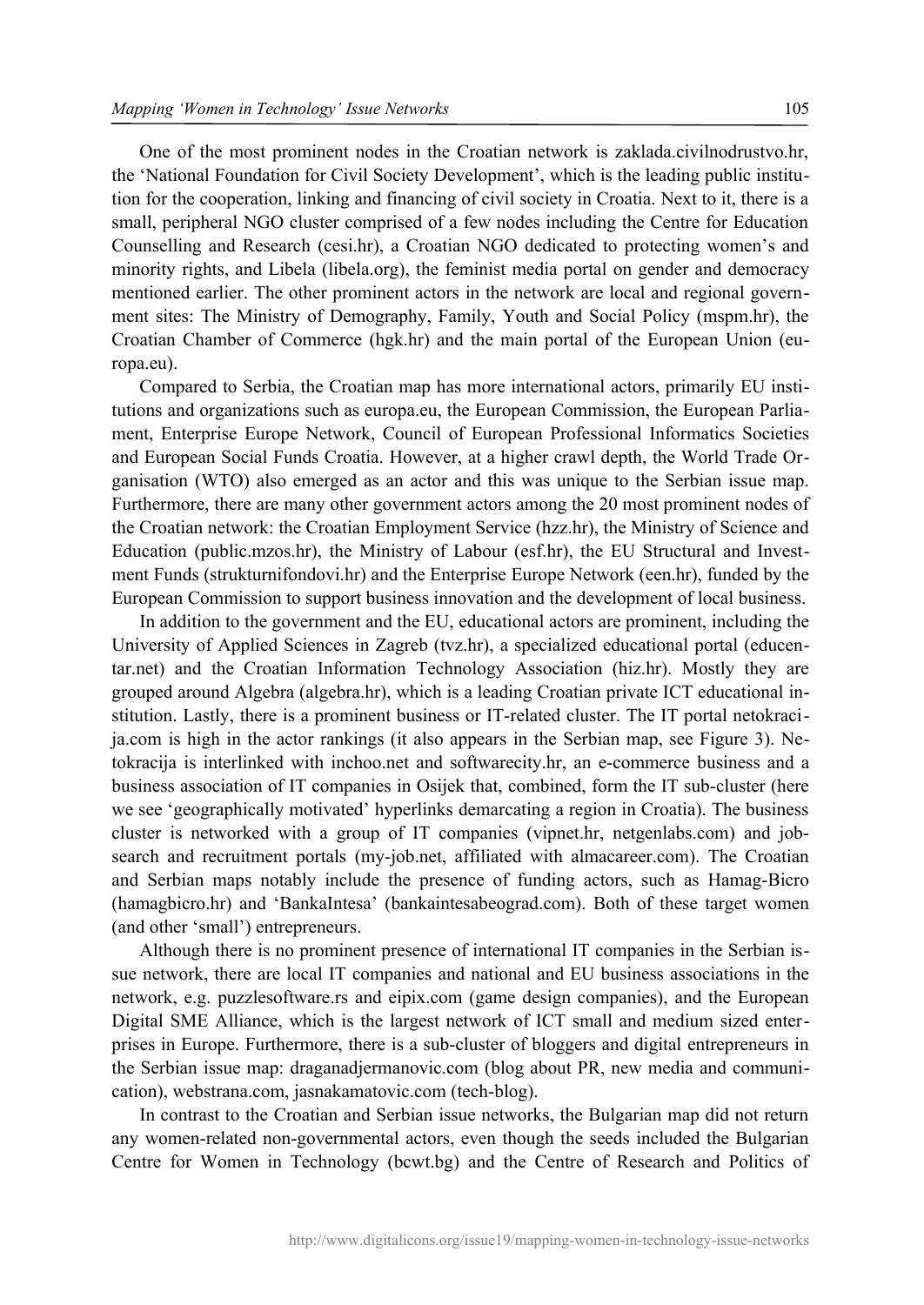Women (cwsp.bg). The only notable NGO presence is ngogrants.bg, a joint funding program of Open Society Sofia and the Foundation of Citizen Initiatives that offers grants for civil initiatives and is associated with the media cluster in the map. We further investigated the absence of the topical 'women in technology' NGOs from the Bulgarian map by looking at the inter-actor associations from the starting points (the list of URLs from the Google.bg search results). Unlike the co-link analysis that crawls and maps based on outlinks that have at least two starting points in common, the inter-actor analysis shows the interactions between the starting points (seeds) only. The two NGOs that were located this way, and were absent from the co-link map, were located on the periphery of the inter-actor network (the central actor was the media outlet capital.bg). However, it is important to note that the Bulgarian Centre for Women in Technology (bcwt.bg) actively associates and embeds itself in an entrepreneurial sub-cluster by linking to pages on how to code platforms, networks for co-sharing workspaces, and through several competitions targeting young female entrepreneurs.

The Serbian issue network, on the other hand, did reveal a group of NGO actors, albeit peripheral to the network and with loose associations. Here, seecult.org appeared as an unexpected actor in the issue space. SEECult positions itself as a regional cultural portal for southeast Europe and has been a promoter of cultural integration in the region for the last fifteen years.

#### *Types of association between the actors and positions on the issue networks*

The three national maps show that most of the clusters of governmental, EU, business and entrepreneurial actors are located on the periphery of the issue networks. The node that has some centrality on the Bulgarian issue map is hrdc.bg, a site for students' mobility under the Erasmus+ program. On the periphery, at the bottom and at the top of the network, there are two clusters formed around Bulgarian government sites and media outlets specialised in technology and business. On the top left periphery of the issue map there is a grouping of entrepreneurship and training start-ups, venture capitalists and software companies that do not fully cluster or position themselves centrally to the 'women in technology' issue space. The central actor there is startitsmart.com, an entrepreneurial franchise that is also present on the Serbian issue network. It is interesting to note that this grouping has a direct association with the Bulgarian Academy of Science (bas.bg) which functions as a connector between the educational and entrepreneurial actors, making explicit the push for a better match between the skills of the graduates and the labour market needs identified in the literature.

The densest cluster on the Serbian map had the following prominent nodes: vojvodinacluster.org, netokracija.rs, netokracija.com, startit.rs and itdogadjaji.com. They are all focused on the issue of women and ICT from an entrepreneurial perspective. Startit.rs is an organization that supports start-ups in Serbia. IT Events (itdogadjaji.com) is an ICT information hub. Netokracija.com (and netokracija.rs) is a popular regional IT portal, labelled by TechCrunch as the 'TechCrunch of Southeast Europe' (Biggs 2013), that also supports digital businesses and start-ups, and is an organiser of the 'Ladies of New Business' conference and the 'Digital Karanfil' mentoring conference which takes place in Belgrade, Ljubljana and Zagreb to encourage cross-regional female (tech) entrepreneurship.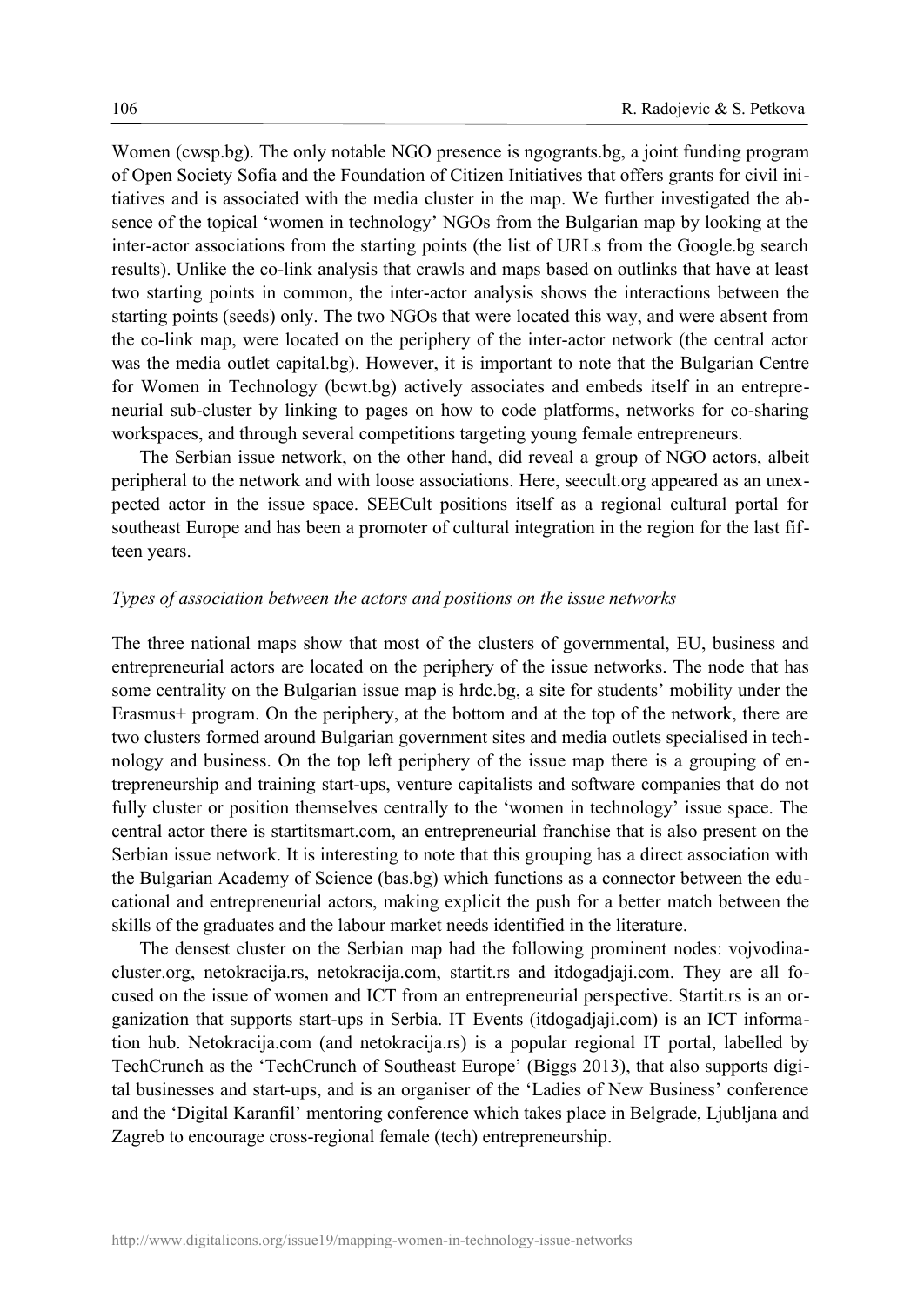In the Croatian issue network educational actors are more sizable and prominent, when compared to the Serbian map, including the University of Applied Sciences in Zagreb (tvz.hr), educentar.net (a job-search portal offering various training courses) and hiz.hr (the Croatian Information Technology Association). Mostly they are grouped around algebra.hr, a private educational institution that is almost centrally positioned in the network and functions as a connector of the two main business and government clusters.

Another important find is the smaller sub-cluster of NGO actors that appear in the Croatian issue network. Significantly, the highest ranked NGO in the cluster is libela.org, the Croatian media portal specialised in gender and democracy.

#### *Local, national and cross-border specificities*

We found that the Serbian issue network for 'women in technology' has the most national actors from different Serbian regions, and the lowest presence of EU actors. The one that stands out is the cluster connected to Vojvodina (it forms a 'star' on the map on the left, around vojvodinictacluster.org), and a smaller and less prominent Nis-related sub-cluster around nicat.org, a business organisation of ICT companies in the city of Nis. The Vojvodina ICT Cluster (vojvodinaictcluster.org), that describes itself as 'a single point of contact with the best ICT companies', was started through a bottom-up initiative by the local ICT companies. As mentioned earlier, it has an IT College (ICT Cluster Academy), which received funding from the Ministry of Trade, Tourism and Telecommunication for retraining women for ICT jobs. It is the most connected and the most prominent actor in the Serbian issue network as seen through the number of outlinks. Additional local specificities in the Serbian map are centred around the presence of national and EU business associations and the sub-cluster of digital entrepreneurship bloggers.

The presence of specialised NGO actors, especially a feminist media portal (libela.org), is specific to the Croatian issue map. An interesting cross-border EU related actor is the Polish ASTRA Network (astra.org.pl), a Central and Eastern European Women's Network for Sexual and Reproductive Rights and Health, which is interlinked with the Centre for Education, Counselling and Research (cesi.hr), a Croatian NGO dedicated to protecting women's and minority rights.

The Croatian and Bulgarian maps have more European-level actors than the Serbian network, primarily EU institutions and organizations (European Commission; European Parliament; Enterprise Europe Network; Council of European Professional Information Societies). The most prominent actor in the Bulgarian map, in fact, is not a national but a transnational one: the European Commission portal ec.europe.eu, which received 4,540 links from the crawled population. The links were directed from an NGO site for information technology protocols and standards (etsi.org), a Bulgarian government site that lists EU structural subsidies (eufunds.bg), the Bulgarian Parliament (parliament.bg), the Centre for Innovation of the Bulgarian Academy of Sciences (jic-bas.eu) and the University of Technology (tu-sofia.bg). Even though the European Commission portal ec.europe.eu received the most commonly shared links from the network, it did not send any links back to the network. Additionally, we found two more actors that cross the national borders: Startitsmart has franchises in Bulgaria and Serbia while Netokracija.com is present in both the Croatian and Serbian maps.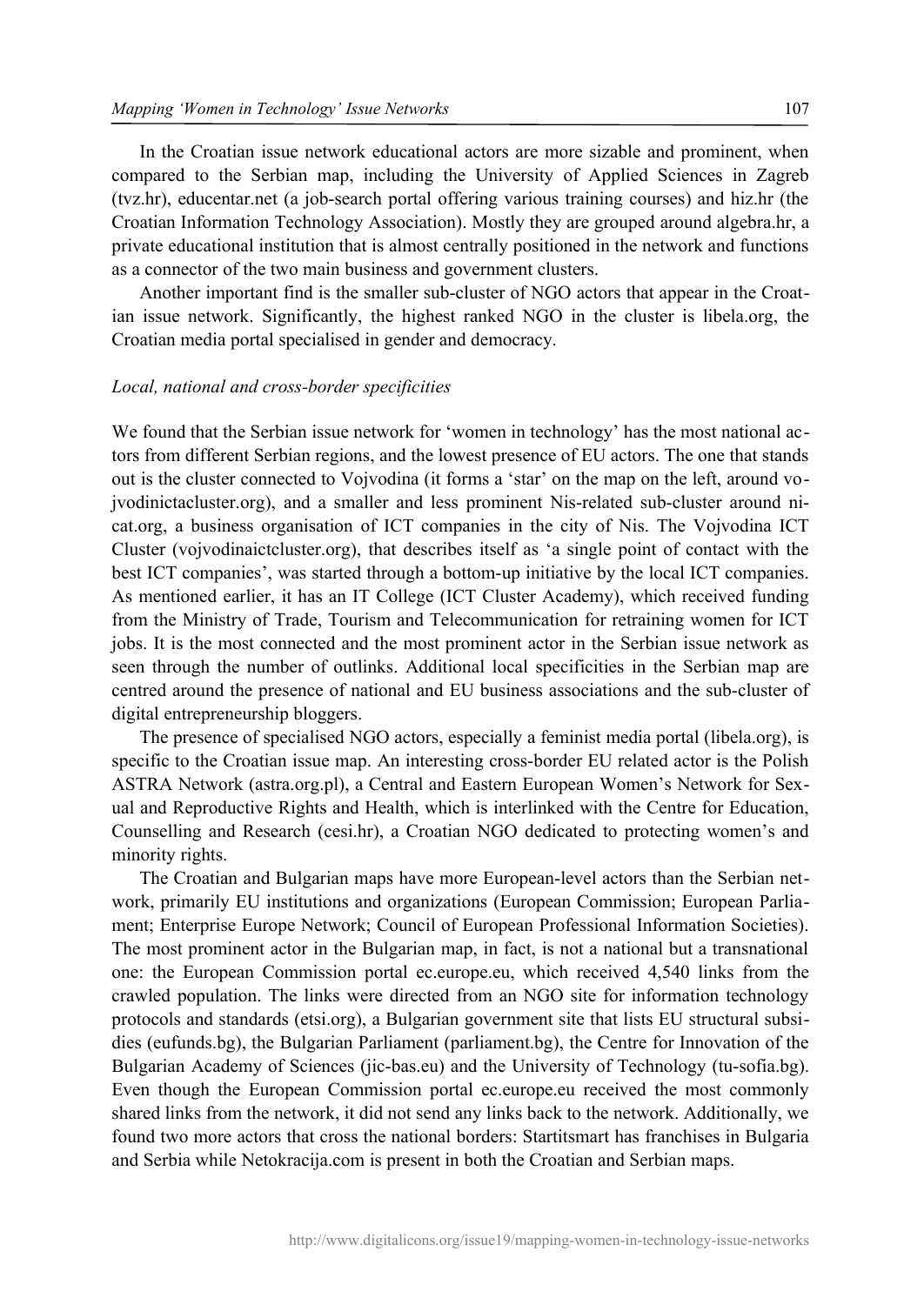To summarise, the actors in the issue networks of Bulgaria, Croatia and Serbia generally follow the typology of gender stakeholders identified in the literature review. Zooming into the similarities between the three national maps, we found the dominance of governmental and media actors that are on the peripheries of the networks, a weak presence of non-governmental organisations active on issues related to 'women in technology' and an increasing importance of business and entrepreneurial actors. At the same time, the differences across the issue networks stem not from the types of actors but from the ways they associate (or not) with each other: the prominence of educational actors in Croatia that connect the government and business clusters, versus the clustered regional grass-rooted ICT entrepreneurship in Serbia, and the website of the Bulgarian National Academy of Sciences that bridges the educational and the entrepreneurial groupings in the case of Bulgaria.

#### **Discussion**

This article proposes to study the issue of 'women in technology' following a multi-stakeholder approach, utilising online data and critically addressing the role of online technologies (search engines) in the ways they stage the discussion around an issue. Taking the issue of 'women in technology' as represented across the national Google search result pages of Bulgaria, Croatia and Serbia we were able to respond to Blagojevic's (2016) call for mapping the gender stakeholders by using the IssueCrawler and its co-link analysis option. We found that in terms of types of actors (labour market, educational, entrepreneurial, NGOs, governmental) the actors identified in the issue networks follow the general categorisation known from previous studies. However, we were able to augment this categorisation with a further understanding of how actors associate (or not) with each other via hyperlinks; the positions they occupy in the issue networks (centre or periphery); and the similarities and the differences between the three national maps (the prevalence of governmental and EU actors). Moreover, we made visible the horizontal expansion of gender stakeholders that Blagojevich (2016) refers to with the finding of two unexpected actors: SEECult (regional culture and art NGO) and ASTRA (the Central and Eastern European Women's Network for Sexual and Reproductive Rights and Health).

We were also able to identify absences from the national issue networks: the Serbian network returned few educational actors; the specialised 'women in technology' NGOs were included among the starting points, but were not returned in the Bulgarian and Serbian maps; international IT companies that have local initiatives and projects such as Microsoft were generally absent (except for Cisco), as were the voices of women who actually work in this sector. We did not encounter a strong feminist or women's rights movement either, even though they have an online presence and a long history in the region. These absences can be interpreted in two ways: first they are indicative of a lack of association with the issue online through hyperlinks (Antonijevic 2013), for example, has noted that women's organisation websites rarely interlink and encourages them to do so). Second, they may point to a limitation of our experimental design to study the issue via a co-associative hyperlink analysis.

Zooming into the limitations of the study, our starting points were a set of generic queries in the national Google domains of Bulgaria, Croatia and Serbia. An alternative approach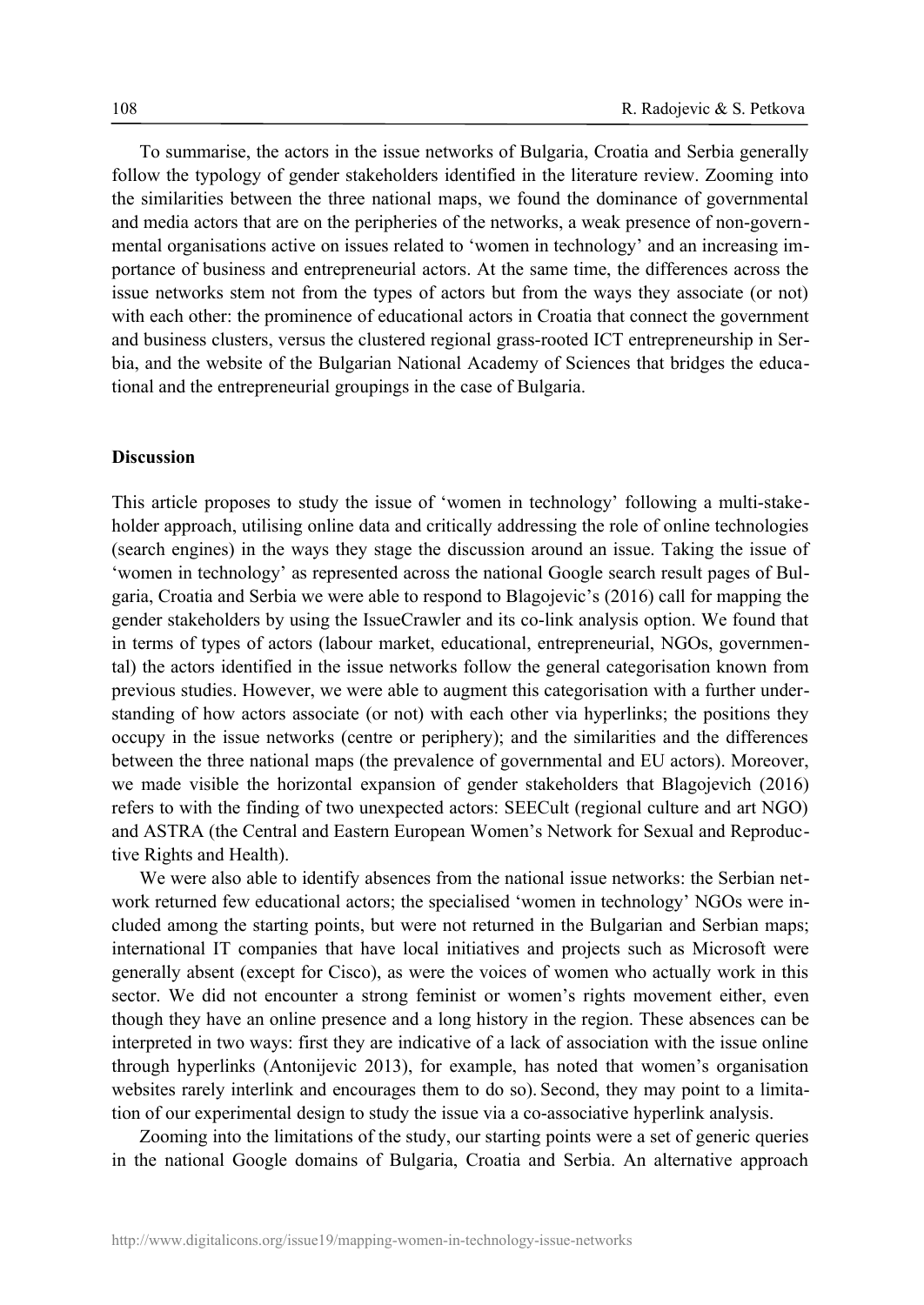would have been to begin with a list of specialised actors and follow their associations. We decided to do so in order to also further investigate the role of Google rankings in national search engine result pages since the company is heavily implicated in 'alleged' discrimination against female computer scientists and engineers. The way Google becomes an actor is by privileging the familiar and the establishment (media and government) and rendering other online spaces (connected to, for example, local initiatives and activist groups) less visible. The predominance of news sites, news aggregators and specialised media that we found across all three national search result pages may significantly affect how the topic is viewed by those who use the search engine to access information. Simultaneously, our findings provide further insights about those online media spaces that are highly optimised, click-driven, and focused on ad revenue (and therefore are ranked highest in the list of search results).

Finally, there are limitations to the ways we generally read and interpret network maps (Venturini 2015). Therefore, it is important to restate that we have aimed to understand how the issue of 'women in technology' materialises in a specific moment in time in the context of the national Google search result pages of Bulgaria, Croatia, and Serbia. The nature of these networks is a dynamic one; therefore, we call for further studies positioned in a multistakeholder setting that employ online data and critically reflect on the role of (online) technologies in the shaping of this issue.

#### **References**

- Antonijevic, Zorana (2013) 'Strategije kiberfeminizma: feminizam na društvenim mrežama u Srbiji' [Cyberfeminist Strategies: Presence of Feminism on Social Networks in Serbia], *Genero*, 17: 183–208.
- Arambasic, Lidija; Vlahovic-Stetic, Vesna; Severinac, Ana (2005) 'Je li matematika bauk, uvjerenja strah od matematike kof gimnazijalaca'[Is Math Something Scary? Attitudes and Beliefs toward Math and Math Anxiety in Secondary School Students], *Drustvena istrazivanja*, 14(6): 1081–1102.
- Babovic, Marija (2008) *The Position of Women in Labour Market*, Belgrade: United Nations Development Programme.
- Babovic, Marija (2010) *Rodne Ekonomske Nejednakosti u Komparativnoj Perspektivi: Evropska Unija i Srbija* [Gender Economic Inequalities in Comparative Perspective: European Union and Serbia], Belgrade: The Sociological Association of Serbia and Montenegro.
- Babovic, Marija (2012) *Profile of Female Entrepreneurs in Serbia. Short Report Based on the Starting Study of Female Entrepreneurs in Serbia*, Belgrade: United Nations Development Programme.
- Baranovic, Branislava (2000) 'Slika' Zena u Udžbenicima Knjizevnosti' [The Image of Women in Schoolbooks for Literature Studies] in Gross, Mirjana (ed.). *'Invisible' Women*. *Erasmus: Journal for Democratic Culture* (3), 56-65.
- Barkovic-Bojanic, Ivana; Vinkovic, Mario (2006) 'Gender Inequality in the Croatian Labour Market - Legal and Economic Aspects', in Barkovic, Drazen; Runzheimer, Bodo (eds.)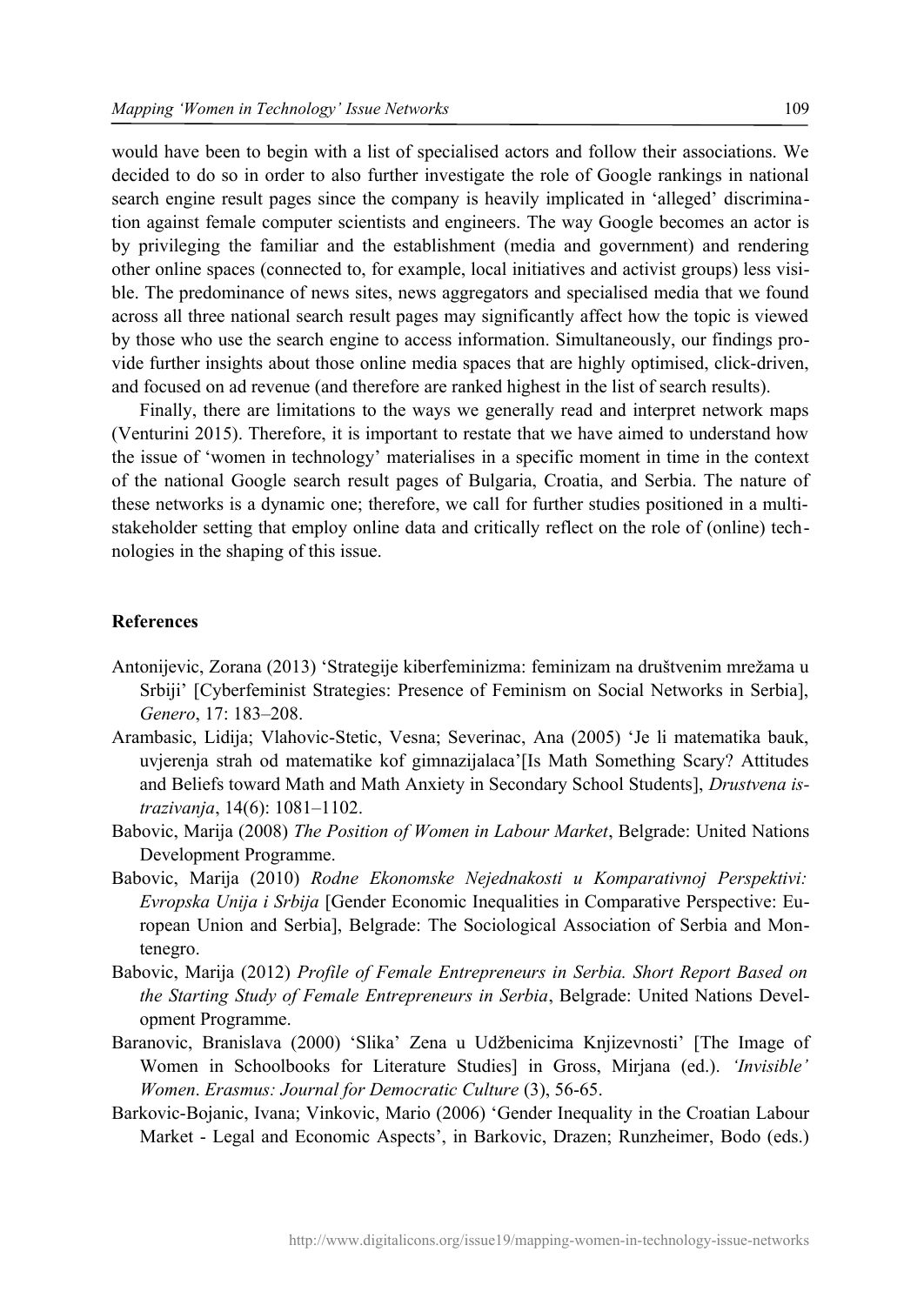*Interdisciplinary Management Research*, 2nd Edition, Osijek: Faculty of Economics, 484–504.

- Bulgarian Center of Women in Technology (BCWT) (2018) 'Bulgarian Center of Women in Technology: Technologies Empowering Women. Women Empowering Technologies', https://bit.ly/2C0YdpH (10.06.2018).
- Beaulieu, Anne (2004) 'Mediating Ethnography: Objectivity and the Making of Ethnographies of the Internet', *Social Epistemology: A Journal of Knowledge, Culture and Policy*, 18(2-3): 139–163.
- Beaumont, Karolina; Kullas, Matthias; Dauner, Matthias; Styczynska, Izabela; Lirette, Paul (2017) *Female Brain Drain in Poland and Germany: New Perspectives for Research*, Case Report, Number 486, Warsaw: Center for Social and Economic Research (CASE), https://bit.ly/2pYfaaj (10.06.2018).
- Beker, Kosana; Gujanic, Radmila; Rudic-Vranic, Ruza; Celovic, Zora; Nesic, Radmila; Vejkovic-Simonovic, Gordana (2017) *Situation of Rural Women in Serbia Report: Shadow Report to the Committee for the Elimination of All Forms of Discrimination against Women regarding the Fourth Reporting Cycle of Serbia*, Belgrade: Pannonia Print. https://bit.ly/2C0YdpH (10.06.2018).
- Beleva, Iskra; Kotzeva, Mariana (2001) *Bulgaria: Country Study on International Skilled Migration, Bulgarian Academy of Sciences and University of National and World Economy in Sofia*, Munich Personal RePEc Archive (MPRA). https://bit.ly/2lMCeZD (10.06.2018).
- Beleva, Iskra (2008) 'Gender Segregation on the Labour Market: Roots, Implications and Policy Responses in Bulgaria', Munich Personal RePEc Archive (MPRA). [https://bit.ly/](https://bit.ly/2O5vQcw) [2O5vQcw](https://bit.ly/2O5vQcw) (10.06.2018).
- Beleva, Iskra (2016) 'The Impact of Emigration on the Socio-Economic Development of Bulgaria', *Economic Thought Journal*, 3: 3–41.
- Biggs, John (2013) 'TechCrunch in the Balkans', *TechCrunch.com,* 29 May, https:// techcrunch.com/2013/05/29/techcrunch-in-the-balkans/ (10.06.2018).
- Blagojevic, Marina; Bundule, Maija; Burkhardt, Anke; Calloni, Marina; Ergma, Ene; Glover, Judith; Groo, Dora; Havelkova, Hana; Mladenic, Dunja; Oleksy, Elzbieta; Sretenova, Nikolina; Florica Tripsa, Mioara; Velichova, Daniela; Zvinkliene, Alina (2003) *Waste of talents: turning private struggles into a public issue. Women and science in the Enwise countries*, Luxembourg: Office for Official Publications of the European Communities, https://bit.ly/29Drdlw (10.06.2018).
- Blagojevic, Marina (2008) *Zenske Organizacije u Srbiji: Međutim, meni se najviše sviđa što pokušavamo da uradimo nešto dobro* [Women's Organisations in Serbia: However, What I Like the Best is That We are Trying to Do Something Good], Novi Sad: Office for Gender Equality.
- Blagojevic, Marina (2009) *Knowledge Production at the Semiperiphery: A Gender Perspective*, Belgrade: Institute for Sociological and Criminological Research.
- Blagojevic, Marina (2010) *Zene na selu u Vojvodini Svakodnevni život i ruralni razvoj (rezultati anketnog istraživanja)* [Rural Women in Vojvodina: Everyday Life and Rural Development (Results of a Survey)], Novi Sad: Provincial Institute for Gender Equality.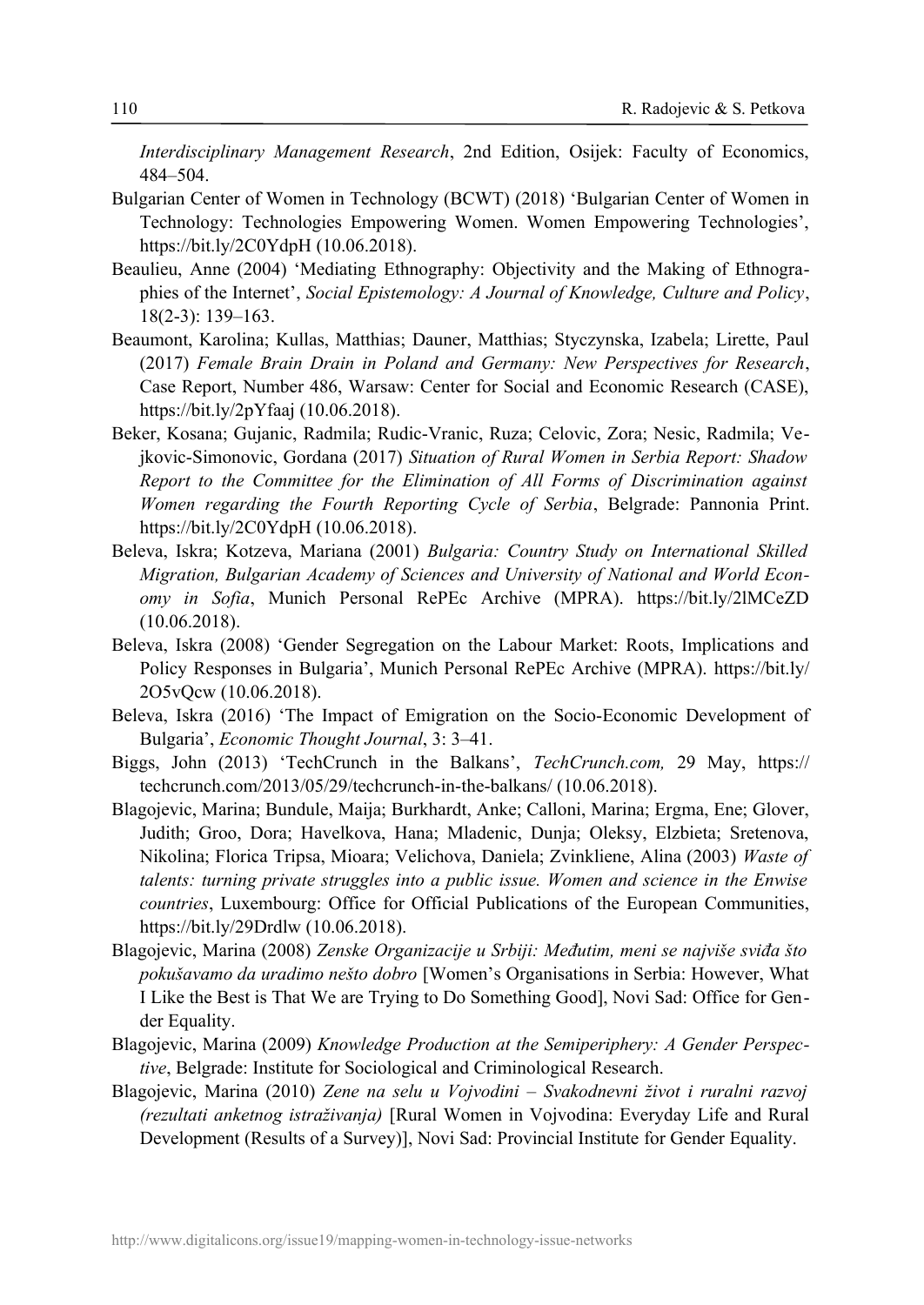- Blagojevic-Hughson, Marina (2013). *Gender Barometer in Serbia 2012: Development and Everyday Life*, Belgrade: UN Women.
- Blagojevic-Hughson, Marina; Bobic, Mirjana (2014) 'Understanding the population change from semi-peripheral perspective: Advancement of theory', *Zbornik Matice Srpske Za Drustvene Nauk*e, 314(148): 525–539, https://bit.ly/2p1M5g1(10.06.2018).
- Blagojevic-Hughson, Marina (2015) *Poluperiferija i rod: pobuna konteksta* [The semiperiphery and gender: The rebellion of the context], Belgrade: Institute for Sociological and Criminological Research.
- Blagojevic-Hughson, Marina (2016) 'Conceptualisation of the Gender Policy Field', in Kreusmann Thomas; Ziegerhofer, Anita (eds.) *Promoting Gender Equality Abroad: An Assessment of EU Action in the External Dimension*, Hamburg: Lit Verlag, 6–34.
- Boyadjieva, Pepka; Ilieva-Trichkova, Petya. (2015) 'Institutional Diversity and Graduate Employability: The Bulgarian Case', in Pritchard, Rosalind M.O.; Klumpp, Matthias; Teichler, Ulrich (eds.) *Diversity and Excellence in Higher Education. Can the Challenges be Reconciled?*, Rotterdam: Sense Publishers, 153–174.
- Brunnbauer, Ulf (2000) 'From Equality Without Democracy to Democracy Without Equality? Women and Transition in Southeast Europe', *South-East Europe Review for Labour and Social Affairs* (*SEER*) 3(3): 151–168.
- Djuric-Kuzmanovic, Tatjana (2010) 'Regulativa vs. stvarnost u Srbiji Rodna ravnopravnost, ekonomija i drzava' [Regulations vs. reality in Serbia - Gender Equality, Economy, and the State], *Temida*, 3: 69–81.
- Djuric-Kuzmanovic, Tatjana (2018) 'Small-Scale Family Entrepreneurship as Support to The Neoliberal State in Post-Socialist Serbia', *Sociologija*, 60(1): 50–63.
- Dokmanovic, Mirjana (2016) *Gender Analysis for Serbia, Final Report*, EU Commission.
- Durndell, Alan (1991) 'Choice and image: gender and computer studies in higher education', in Lovegrove, Gillian; Segal, Barbara (eds.) *Women into computing: selected papers 1988-1990*, Springer-Verlag, 152–160.
- Durndell, Alan; Cameron, C.; Knox, A.; Stocks, R.; Haag, Zsolt. (1997) 'Gender and Computing: West and East Europe', *Computers in Human Behavior*, 13(2): 269–28.
- Durndell, Alan; Haag, Zsolt (2002) 'Computer self efficacy, computer anxiety, attitudes towards the Internet and reported experience with the Internet, by gender, in an East European sample', *Computers in Human Behavior*, 18: 521–535, https://bit.ly/2u2Eznc.
- European Institute for Gender Equality (EIGE) (2017) *Women and men in ICT: A chance for better work-life balance*, https://bit.ly/2MiLeoi (10.06.2018).
- Equal Opportunities /Jednake Mogucnosti (2006) *Ravnopravno u Informaciono Drustvo: Smernice, kontrolne liste, i primeri najbolje prakse rodne ravnopravnosti* [Equally Toward the Information Society: Guidelines, Checklists, and Examples of Best Practices in Gender Equality], Equal Opportunities organization, https://bit.ly/2NACvf6 (10.06.2018).
- Eurofund (2015) *European Working Conditions Surveys (EWCS)*, https://bit.ly/2u3xxyn (10.06.2018).
- European Centre for Women and Technology (ECWT) (2018) 'The GWT Initiative', *ECWT.eu*, <https://bit.ly/2wWkdy0> (10.06.2018).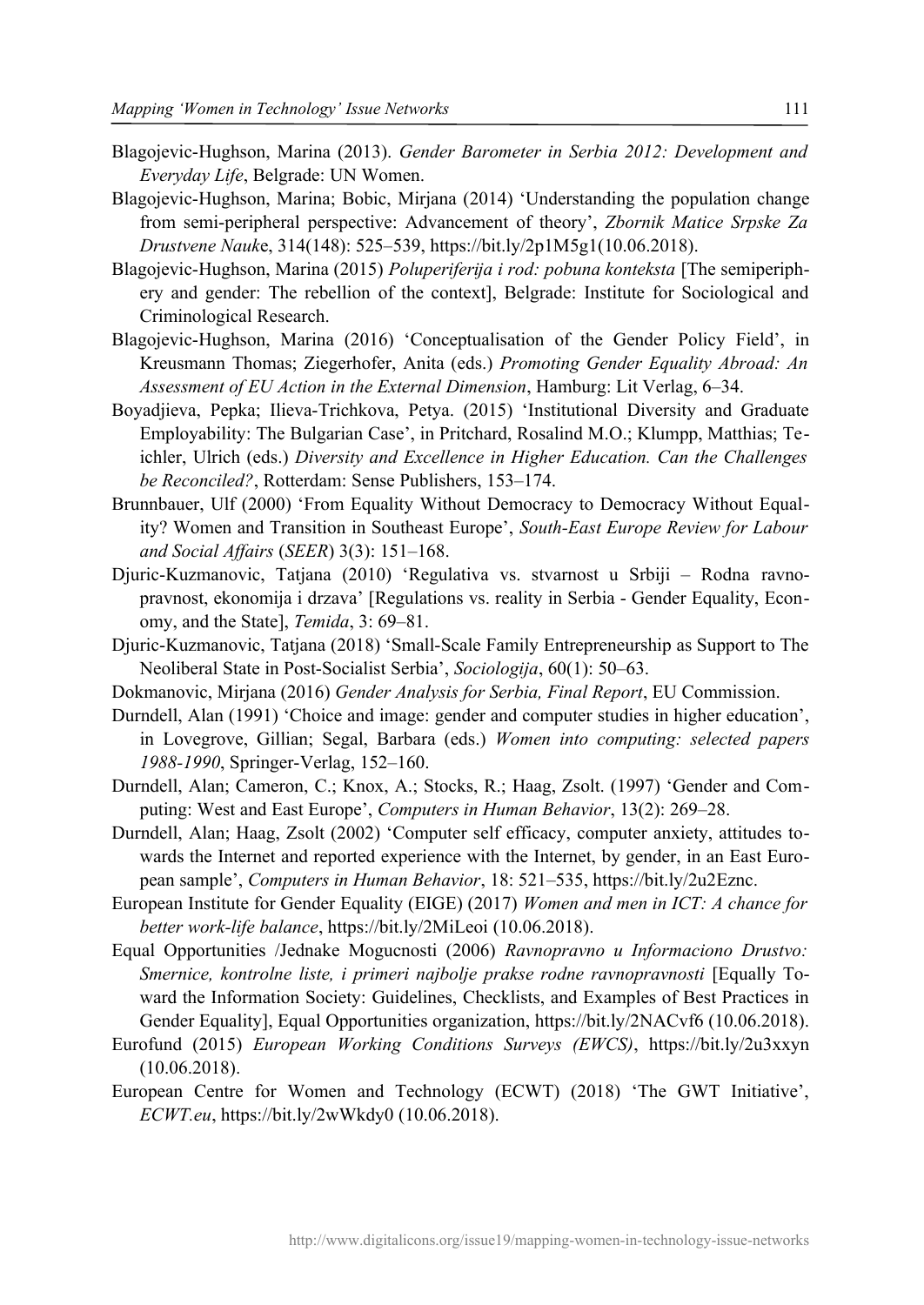- Fidanska, Bozhura (2018) 'The Position of Women in the Rural Labour Market in Bulgaria, Many Challenges and Some Solutions', *Economics and Rural Development*, 5 (2): 1822– 3346.
- Fosic, Ivana; Kristic, Jelena; Trusic, Ana (2017) 'Motivational Factors: Drivers Behind Women Entrepreneurs Decision to Start an Entrepreneurial Venture in Croatia', *Scientific Annals of Economics and Business*, 64(3): 339–357.
- Global Entrepreneurship Monitor (GEM) (2017) *Global Entrepreneurship Monitor Global Report 2016/2017*, https://www.gemconsortium.org/report/49812 (10.06.2018).
- Gospic et al (2014) *Research on the Role of ICT Related Knowledge and Women's Labour Market Situation*, Ministry of Labour, Employment and Social Policing, Republic of Serbia, https://bit.ly/2MZZ2Rd (10.06.2018).
- Grzinic, Marina (2015) 'New media/internet platforms in former Yugoslavia, history and present', *Springerin*, 2, https://bit.ly/2E3zX73 (10.06.2018).
- Haralanova, Christina (2006) 'ICTs and Bulgarian Women's Rights Movements', *Society for International Development*, 49(1): 132–133.
- Harding, Sandra (1998) *Is Science Multicultural? Postcolonialisms, Feminisms, and Epistemologies.* Bloomington: Indiana University Press.
- Honeypot Women in Tech Index (2018), *honeypot.io*, https://bit.ly/2z4RXww (10.06.2018).
- Ipsos Puls (2010) 'Zene i IKT Sektor' [Women and ICT Sector], https://bit.ly/2tL7IUe (10.06.2018).
- Ilieva-Trichkova, Petya; Stoilova, Rumiana; Boyadjieva, Pepka (2015) 'Regional Gender Differences in Vocational Education in Bulgaria', in Imdorf, Christian; Hegna, Kristinn; Reisel, Liza (ed.) *Gender Segregation in Vocational Education*, Emerald Group Publishing Limited, pp.151 - 180: 151–180.
- Jankovic, Vesna (2009) 'Cyberfeminizam izmedju teorije I pokreta: Osvrt na Hrvatsku' [Cyberfeminism Between Theory and Movement, Overview of Croatia], *Socijalna ekologija casopis za ekološku misao i sociologijska istraživanja okoline*, 18(1): 5–27.
- Jankovic, Vesna (2012) Virtual Networks and Protests in Croatia 2011, pre-print, https://bit.ly/2m59ETi (10.06.2018).
- Jugovic, Ivana (2010) 'Uloga Motivacije i Rodnih Stereotipa u Objasnjenju Namjere Odabira Studija u Stereotipno Muskom Podrucju' [The Role of Motivation and Gender Stereotypes in Choosing Study Programmes in Stereotypically Male Domains], *Sociologija i Prostor : Casopis za Istrazivanje Prostornoga i Sociokulturnog Razvoja*, 48, 77- 98.
- Kay, Matthew; Matuszek, Cynthia; Munson A., Sean (2015) 'Unequal Representation and Gender Stereotypes in Image Search Results for Occupations', CHI'15 Proceedings of the 33rd Annual ACM Conference on Human Factors in Computing Systems, New York: ACM, 3819-3828.
- Kasic, Biljana; Prlenda, Sandra (2014) 'A Curious Act of Knowing? Obstacles to the Politicality of Feminist Cognition and Feminist Traces within the Academia in Croatia', in Carotenuto, Silvana; Jambresic-Kirin, Renata; Prlenda, Sandra (eds.) *A Feminist Critique to Knowledge Production*, Napoli: University Press, https://bit.ly/2KJUHUT (10.06.2018).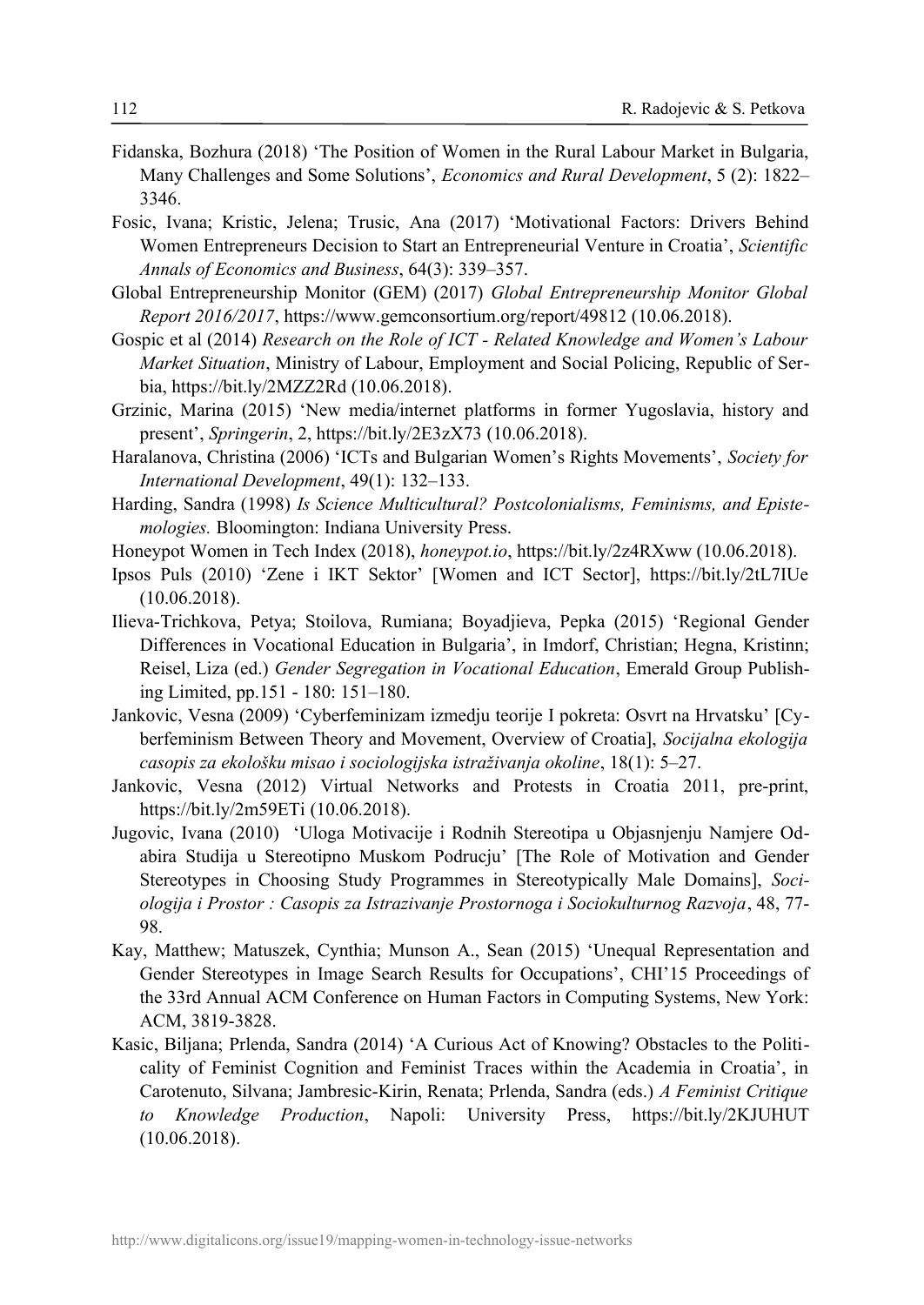- Kisic, Svetlana (2018) 'Kljucni izazovi pred sistemom obrazovanja u Srbiji' [Key Challenges for Serbian Education], *Ekonomika Preduzeca* 66(1–2): 189–203, https://bit.ly/2L0VhKR (10.06.2018).
- Keser, Jasminka (2014) 'Importance of women and women entrepreneurs' education for new technologies: an analysis of policy documents', *Education for Entrepreneurship: International Journal of Education for Entrepreneurship*, 4(2): 53–66.
- Kleinberg, Jon, M. (1999) 'Authoritative Sources in a Hyperlinked Environment', *Journal of the ACM*, 46(5): 604-632.
- Knezevic, Djurdja (2012) 'Femme Fatale with Five Children. An Analysis of Primary School History Textbooks from the Gender Perspective', *Politicka misao,* 49(2):73–96.
- Lenzer, Andrea (2006) *Women in Mathematics: A Cross-Cultural Comparison*, Waxmann Verlag GmbH, Germany.
- Levin, Sam (2017) 'Google accused of "extreme" gender pay discrimination by US labor department'*, The Guardian,* 7 April*,* https://bit.ly/2o70Z2U (10.06.2018).
- Latour, Bruno (2005) *Reassembling the Social: An Introduction to Actor-Network-Theory*, New York: Oxford University Press.
- Liebowitz, J. Debra; Zwingel, Suzanne (2014) 'Gender Equality Oversimplified: CEDAW to Counter the Measurement Obsession', *International Studies Review*, 16: 362–389.
- Marres, Noortje (2015) 'Why Map Issues? On Controversy Analysis and Digital Methods', *Science, Technology, and Human Values*, 40(5): 655–686.
- Matijevic, Milovan; Solaja, Milan (2015) *ICT in Serbia at a Glance*, Vojvodina ICT Cluster, https://bit.ly/2KtWkXB (10.06.2018).
- Mihalec, Kristina; Sudar, Nevenka (2004) *Women and Internet Croatian Perspective,* Croatia, Zagreb: B.a.B.e.
- Mrnjavec, Zeljko; Becic, Marija (2014) 'Utjecaj socio-ekonomskih obilježja na vjerojatnost pojave preobrazovanosti u Republici Hrvatskoj' [The Influence of Socio-Economic Characteristics on the Probability of Over-Education in the Republic of Croatia], *Revizija sa socijalnu politiku*, 21(3): 309–325, https://bit.ly/2KWzuns (10.06.2018).
- Nedovic, Mirjana; Ivankovic, Darja; Chabarkapa, Niko (2010) 'Virtual Women's Business Center - Innovative Approach to Entrepreneurship', *Obrazovanje za poduzetništvo* - *E4E*, 7(1): 37–47, https://bit.ly/2u2mSVg (10.06.2018).
- Nikolin, Sanja; Vladisavljevic, Aleksandra (2016) *Prvi izvestaj Zenskle Platforme za Razvoj Srbije Prioriteti za 2017. i 2018. godinu, sacinjen na osnovu okvira za monitoring i evaluaciju za period od novembra 2014. do septembra 2016. godine* [First Report of Women's Platform for Development of Serbia, Priorities for 2012-2018, made on the basis of the framework for monitoring and evaluation for the period of November 2014 to September 2016], Belgrade: Fondacija Fridrih Ebert, https://bit.ly/2KPqzrl (10.06.2018).
- Popovic-Pantic, Sonja (2014a) 'An Analysis of Female Entrepreneurship and Innovation in Serbia, in the Context of EU Competitiveness', *Economic Annals*, 59(200): 61–90.
- Popovic-Pantic, Sonja (2014b) 'Women Entrepreneurship in Serbia: Evolution from Social to Economic Category, *Business Economic*, 8(2): 143–162.
- Radovic-Markovic, Mirjana (2009) *Women Entrepreneurs: New Opportunities and Challenges*, Delhi: Indo-American Books.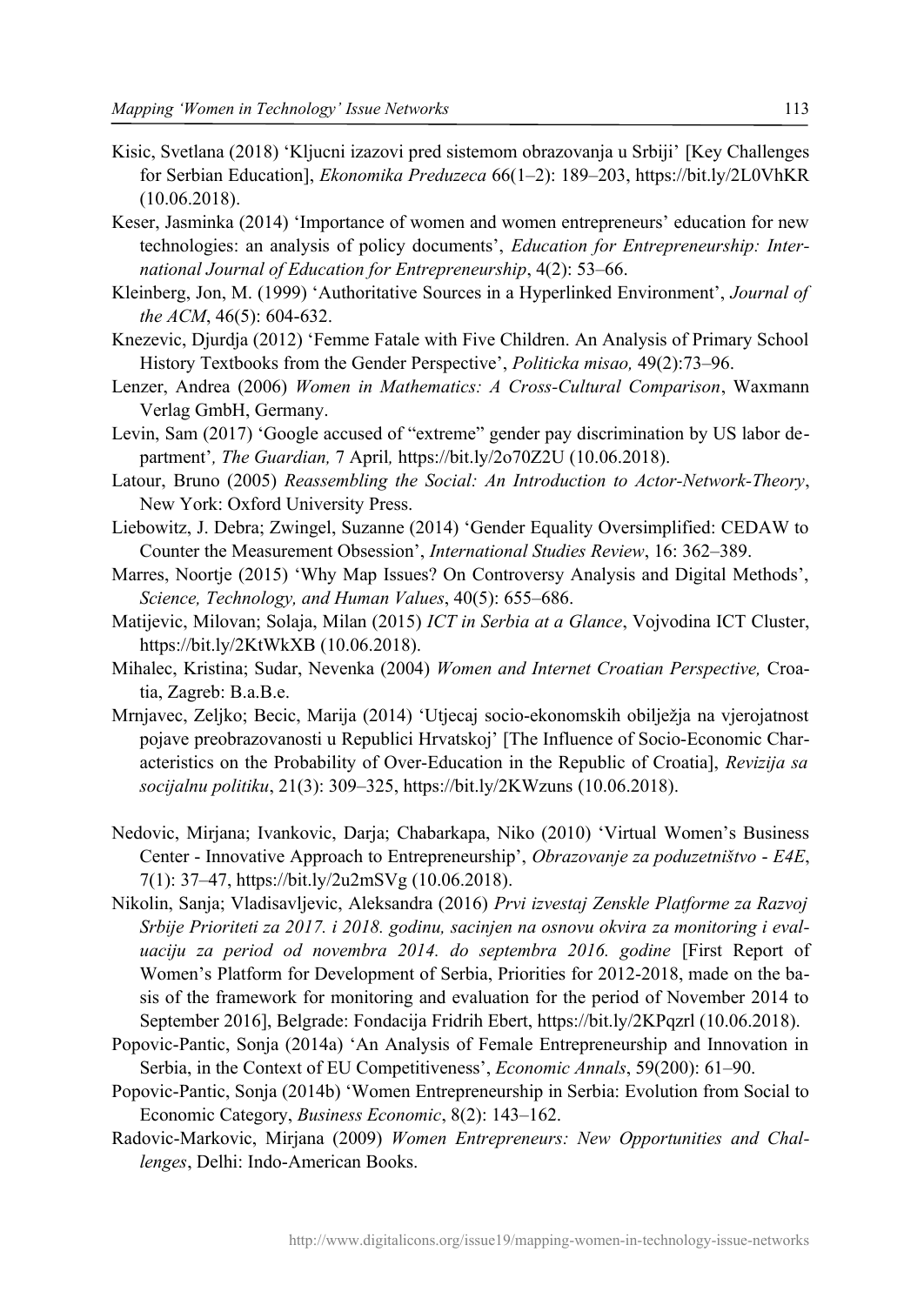- Radovic-Markovic, Mirjana (2012) 'New Schools for Entrepreneurs and Managers: Education for Female Entrepreneurship', *Journal of Women's Entrepreneurship and Education*, (1-2): 77–88, https://bit.ly/2ucrqrC (10.06.2018).
- Radovic-Markovic, Mirjana (2015) 'Female Entrepreneurship in Transition Economies: An Overview', in Ramadani, Veland; Gërguri-Rashiti, Shqipe; Fayolle, Alain (eds.) *Transition Economies: Trends and Challenges,* Basingstoke: Palgrave Macmillan, 9–30.
- Radovic-Markovic, Mirjana; Nelson-Porter, Brenda; Omolaja, Muhammed (2009) 'The New Alternative Women's Entrepreneurship Education: e-Learning and Virtual Universities', *Journal of Women's Entrepreneurship and Education*, (1–2): 1821–1283, https://bit.ly/ 2MHqnaL (10.06.2018).
- Repo, Jemima (2016) 'Gender Equality as Biopolitical Governmentality in a Neoliberal European Union', *Social Politics*, (23): 307–328.
- Rogers, Richard (2002) 'Operating Issue Networks on The Web', *Science as Culture*, 11(2): 191–213.
- Rogers, Richard (2004) *Information Politics on the Web*, Cambridge, MA: MIT Press.
- Rogers, Richard; Jansen, Fieke; Stevenson, Michael; Weltevrede, Esther (2009) 'Mapping Democracy', in Finlay, Alan (ed.) *Global Information Society Watch*, Association for Progressive Communications; Hivos.
- Rogers, Richard (2009) *The End of Virtual: Digital Methods*, https://bit.ly/2KZ0gvy (12.06.2018).
- Rogers, Richard (2012) 'Mapping and the Politics of Web Space', *Theory, Culture & Society*, 29(4–5): 193–219.
- Rogers, Richard (2013) *Digital Methods*, Cambridge, MA: MIT Press.
- Rogers, Richard; Sánchez-Querubín, Nathalia; Kil, Aleksandra (2015) *Issue Mapping for an Ageing Europe*, Amsterdam: Amsterdam University Press.
- Rogers, Richard (2017) 'Foundations of Digital Methods: Query Design', in Schaefer, Mirko; van Es, Karin (eds.) *The Datafied Society: Studying Culture through Data*, Amsterdam University Press.
- Schmuck, Claudine (2017) 'Sustaining: East Asia Pacific and Central and Eastern Europe', in Schmuck, Claudine (ed.) *Women in STEM Disciplines*, Cham: Springer, 59–95.
- Tranfic, Ivan (2017) 'Seksizam Nas Svagdasnji: Prvi rezultati Libelinog istraživanja seksizma na domaćim news portalima' [Our Everyday Seksism: First Results of Libela's Research on Sexism in local news portals], *Libela.org*, https://bit.ly/2tR4Rcv (10.06.2018).
- Vatic, Sanja (2017) 'Men and Women Programmers Women are Twice as Strong in Formal Education, Men Earn 30% More', *Startit.rs*, 4 September, https://bit.ly/2FznMMp (12.06.2018).
- Venturini, Tommaso (2010) 'Diving in Magma: How to Explore Controversies with Actor-Network Theory', *Public Understanding of Science*, 19(3): 258–273.
- Venturini, Tommaso; Jacomy, Mathieu; Pereira, Debora (2015) *Visual Network Analysis: The Example of the Rio+20 Online Debate*, working paper, https://bit.ly/1btBXn8 (10.06.2018).
- Wilding, Faith; Critical Art Ensemble (CAE) (1998) 'Notes on the Political Condition of Cyberfeminism', *Art Journal,* 57(2): 46–59, http://www.jstor.org/stable/778008 (12.06.2018).